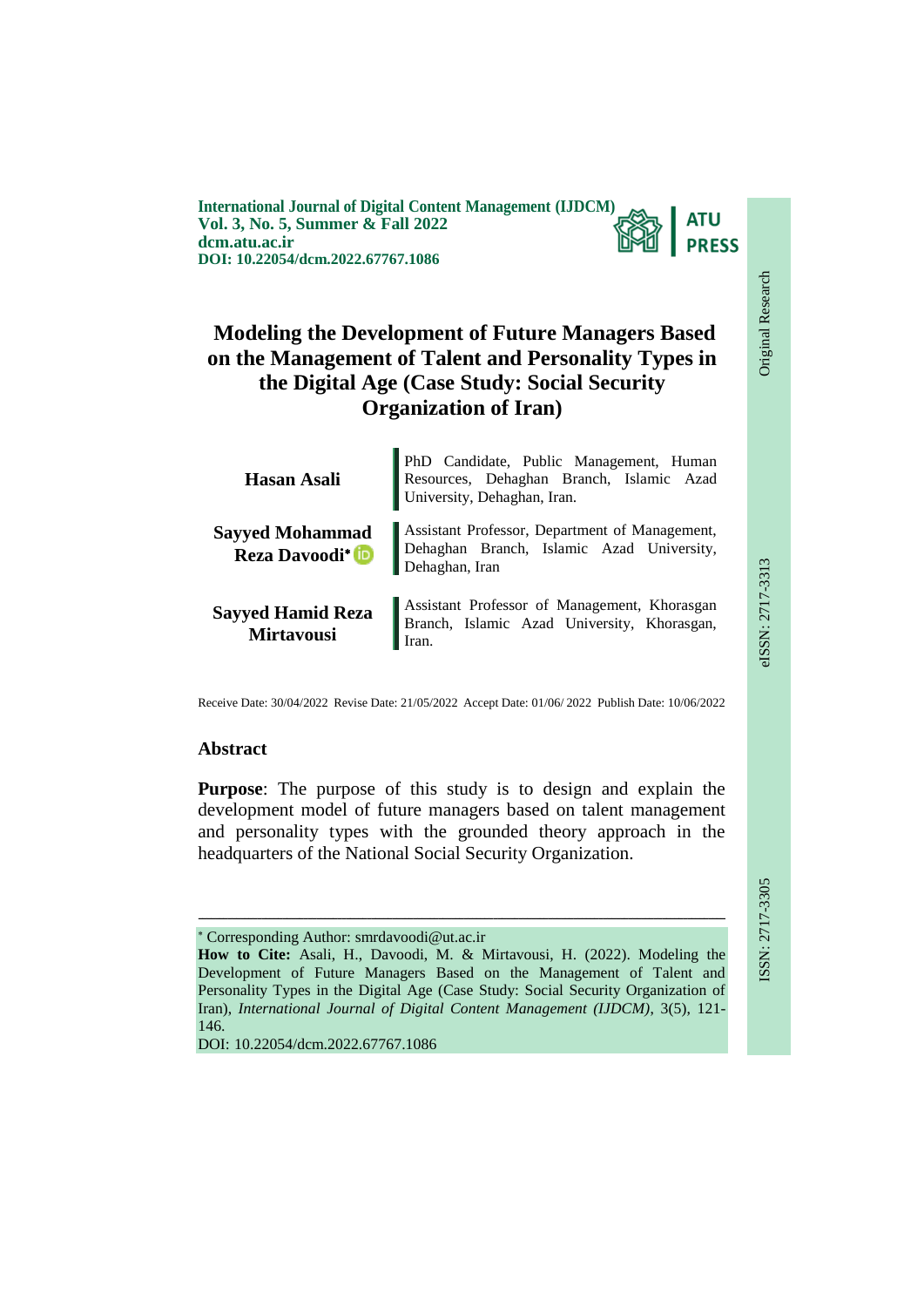**Method**: This research was conducted with a qualitative-inductive approach and Strauss-Corbin's grounded theory method. The research tool was a semi-structured interview. Using the grounded theory method, the data obtained from interviews with 12 elites and qualified specialists of the Social Security Organization were analyzed in three open, axial, and selective coding stages.

**Findings**: 19 general categories in the form of a paradigm model in which these factors include causal conditions (individual factors, organizational factors, lack of proper selection, knowledge and skills of employees), central phenomenon (future managers based on talent management and personality types), contextual conditions (Organizational context, Talent Selection, Talent utilization), intervening conditions (psychological (individual) factors, Individual factors, Management factors), and strategies (Talent sourcing, Empowerment of managers and employees, Proportion of job and employment, Succession, Foresight and Cognitive Strategy) and Consequences (Organizational results, Public satisfaction, Futurization).

**Conclusion**: Conclusion: Recent developments in the field of human resources have made this field doubly important. Organizations try to employ the most specialized people at management levels, and therefore talent management, as a key king, examines the types of situations involved in this field. Proper use of talents leads to success and puts the organization on the right track.

**Keywords:** Future Managers Development, Talent Management, Personality Types, Social Security Organization.

#### **1. Introduction**

In the field of economic competition and digitalization, one of the main challenges for global companies is to attract and retain top talents (Chan & Balkova, 2022). The digital age is changing the way an organization recruits, selects, and develops skills for a new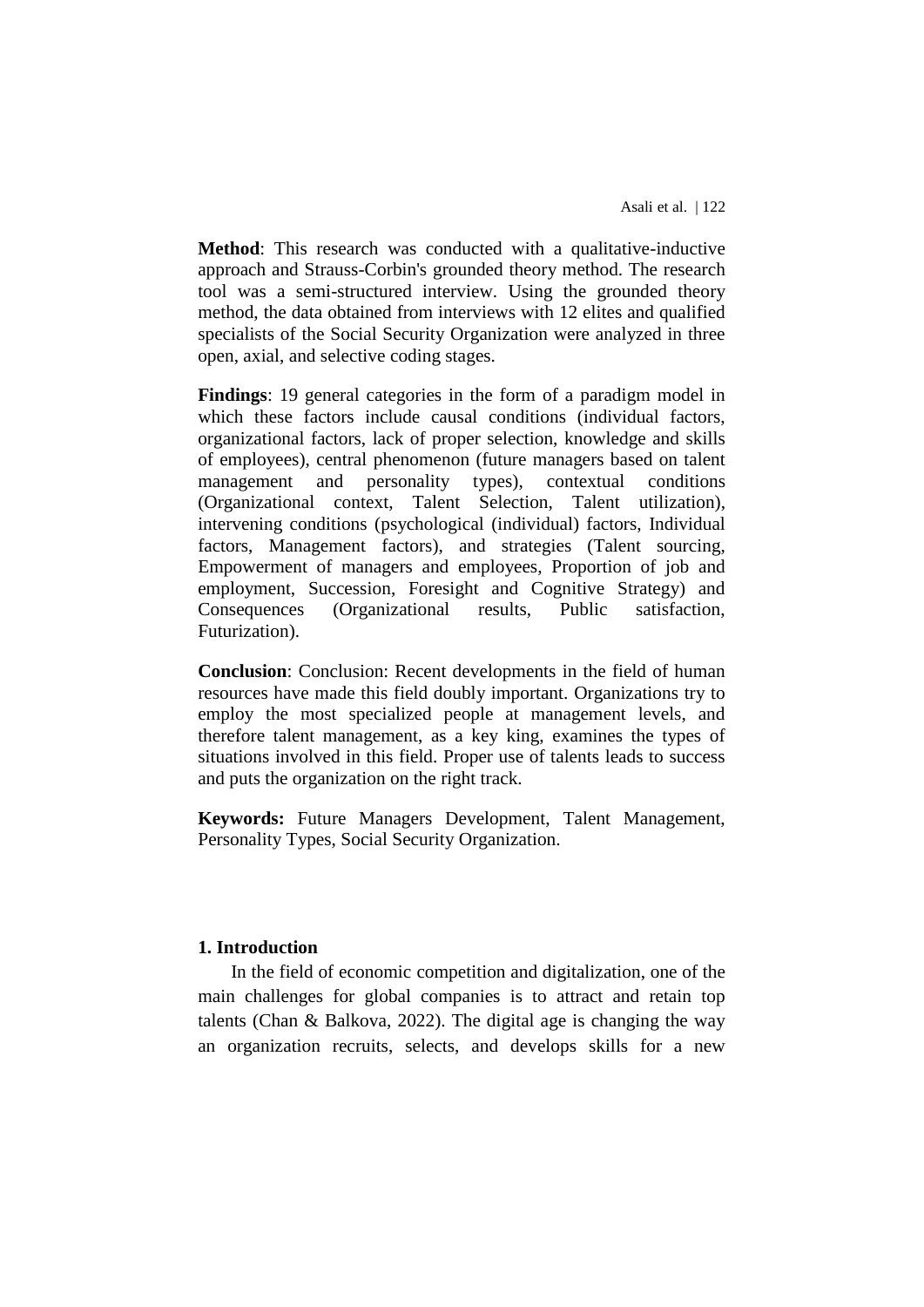generation of employees (Zhou et al., 2021). Currently, to improve organizational performance, human resources provide digital solutions for businesses and employees, i.e. solutions that create new interactions and experiences for employees. In the long run, talent management represents a strategic component of the business model that creates product and marketing communication innovations, value for consumers, and financial performance. Thus, the talent search is a never-ending story, and investing in high-potential youth minimizes operating costs and allows learning business at a practical level, in line with market dynamics (Kataoka et al., 2021).

To this end, organizations require to know what needs they are facing now and in the future to be able to identify potential and actual talent among employees and, in other words, be able to manage talents (Al Awadhi et al., 2018). The definition of talent is not simply a process of convergence to a sustainable structure, but a process of emerging a negotiated meaning from a discourse structure that requires negotiation between individuals and groups about their interests (Wiblen & McDonnell, 2020). The Covid-19 epidemic has led many countries to understand the vital nature of connectivity, digital infrastructure, and the digitally educated population, as well as the growing importance of promoting digital interaction and talent development (Armagnac et al., 2021). The dominance of technology will continue across industries and occupations (Morgan, 2017). Undoubtedly, the acquisition of organizational talent in the digital age is a beacon of confidence in a world that is increasingly uncertain (Mihalcea, 2017). In the case of interpersonal interactions, talent management, like other concepts and practices of human resource management, involves the different influences of managers who have different tasks and levels in the hierarchy and behave accordingly (Steffensen et al., 2019).

Today, organizational talent is a major source of competitive advantage in global digital developments. The performance of an organization depends on the performance of its employees. If an organization's employees have unique competencies, it sets them apart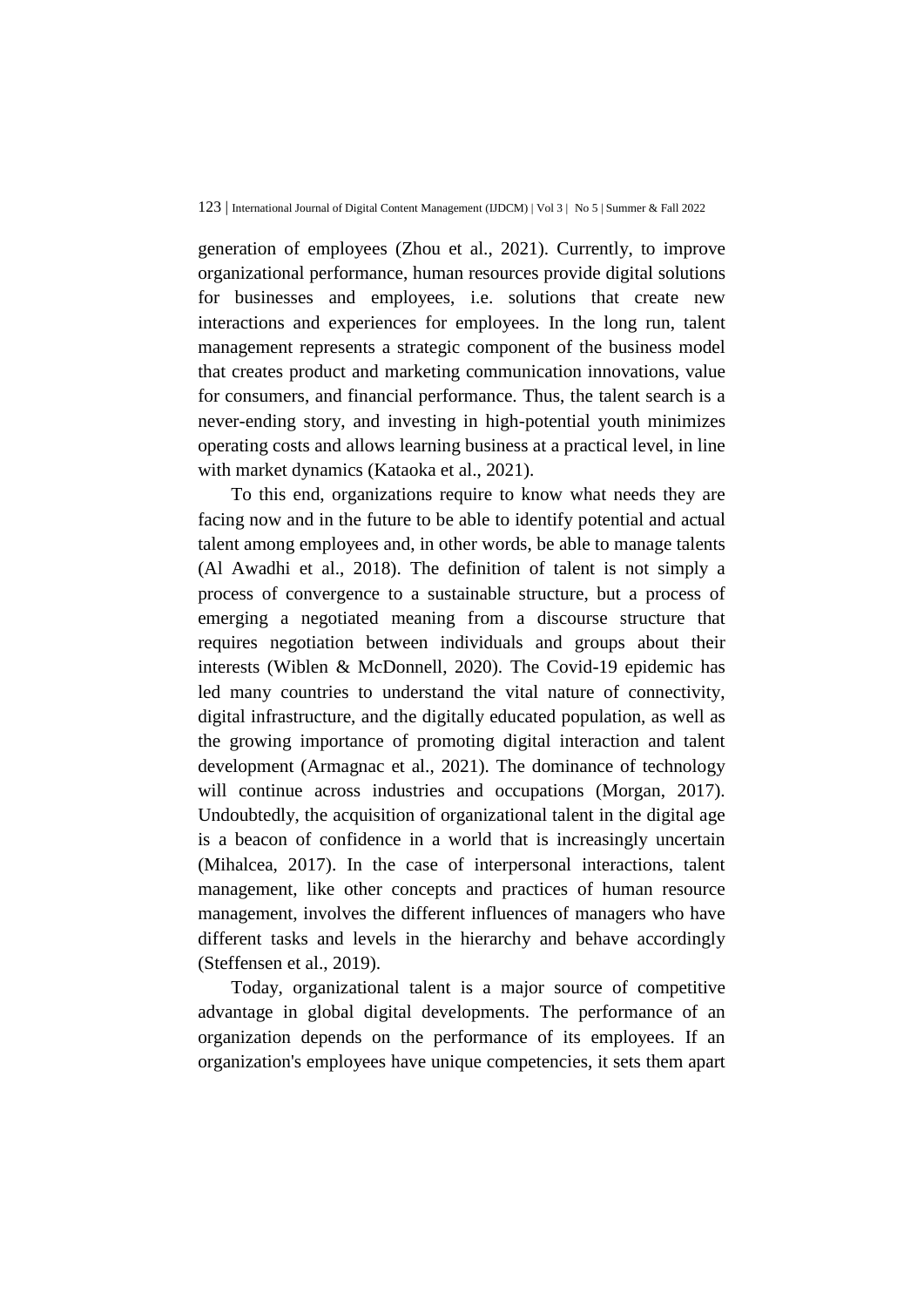from their competitors. In this competitive environment, retaining a talented workforce along with recruitment is the main task of human resource managers. Talent management is a very complex and vital task (Hongal & Kinange, 2020). There will be an urgent need for organizations to retrain, upgrade existing talents and interpersonal skills, and hire new digital talent. Achieving the best results builds an effective talent management system with proper use of the winning organization. Talent management is the integration of human resources which is designed for the processes of recruitment, development, and motivation to retain committed and productive employees of the organization (Martin, 2015).

On the other hand, digital technologies have strongly influenced human resource management practices. Human resources must focus on maintaining the workforce through digitalization, which increases productivity, turnover, collaboration, citizenship, and motivation among the workforce (Ganesh & Tyagi, 2021). The Covid-19 epidemic has seen the acceleration of digitalization, and there is a high demand for jobs based on the structure of emerging digital developments that require critical digital talent management (Jones et al., 2021).

Therefore, acquiring the right talents strengthens the organization's strategy (Nelis et al., 2011). The current state of the global economy has led to an overall increase in job seekers in the labor market around the world, but there is still a significant shortage of talent in various sectors and countries, which leads to an increase in the problem of "talent mismatch". Because the world of today's organizations needs someone with multitasking skills, it becomes very difficult to acquire talent (Mothe et al., 2021). As a result, finding the "right" person for a particular job becomes more challenging. Not only gaining but also retaining a talented workforce has become the organization's biggest challenge. Talent management focuses on how people enter and move inside or outside the organization. Talent management will succeed by supporting a strong organizational structure. Because better talent can change the future of the business,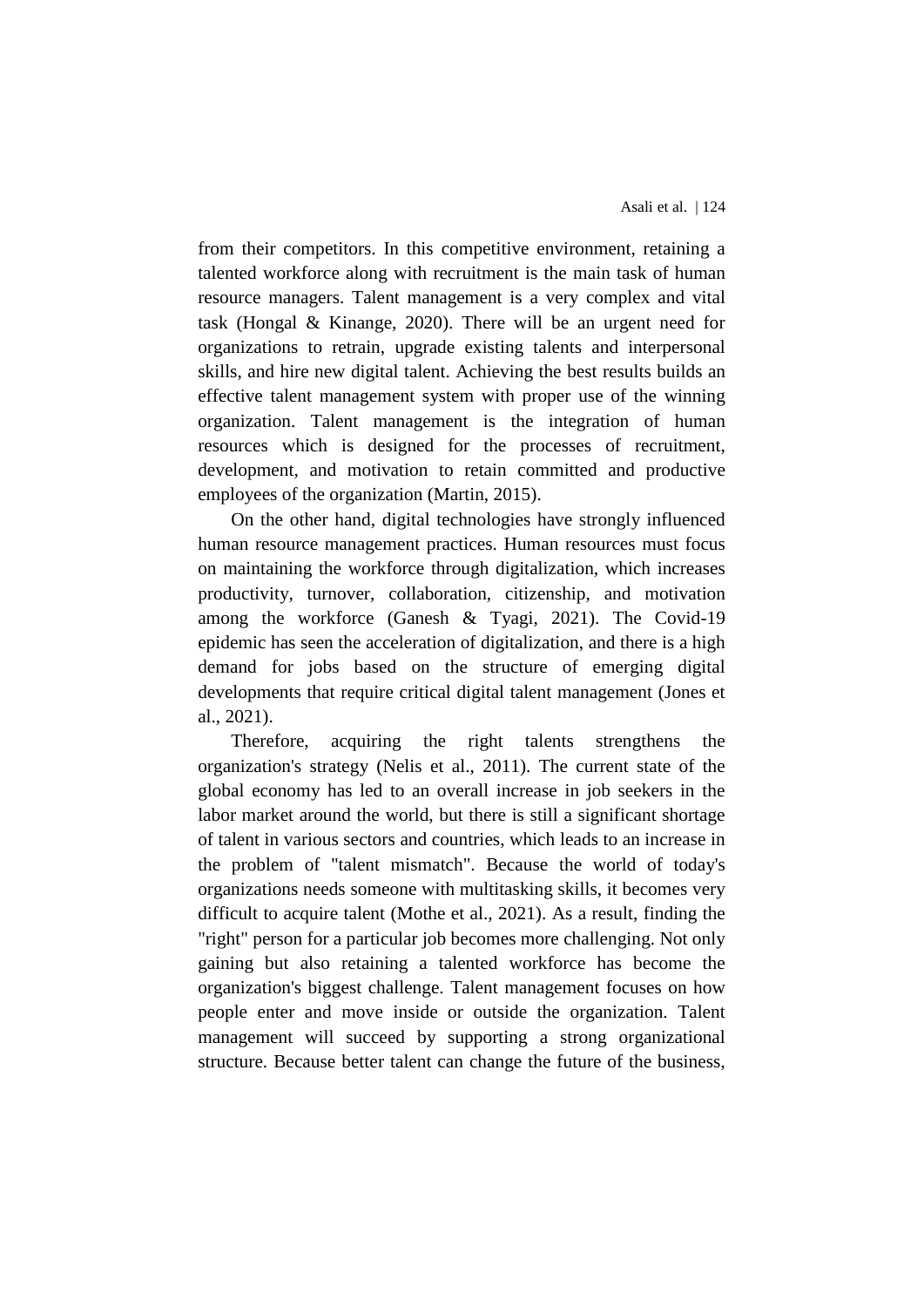talent management must play a dominant role (Broek et al., 2018). Digital transformation will be strengthened when the capacity of talent to fill these jobs with new and high skills is filled. Digital talents should also be aware of the creation of new digital jobs and the fields that are most in-demand before choosing their field of study (Reiman et al., 2021).

The future is here and it is constantly evolving. Undoubtedly, management changes based on digital structure not only do not shake the traditional performance and are based on human resources, but also provide an opportunity to manage talent in organizations (Claus, 2019).

Sandler (2003) also emphasizes that the main talent manager of the organization is still the human resources department (Liu et al., 2020). When the organization improves, develops, and maintains the selection, discovery, exploration, and recruitment of human resources efficiently and continuously, the organization's innovation also increases, as well as when managers try to identify talented employees. They reward the able and the hardworking (Dries, 2018). As the digital world continues to evolve, the organization in which graduates compete to secure jobs becomes more diverse and challenging. In that case, the level of innovation in the social security organization will be promoted and creative ideas and opinions will be expressed in the organization (Hillmann et al., 2018).

The Social Security Organization is in a special, sensitive, and fundamental position, and it is not possible to overcome the challenges it faces without having talented employees (Sengupta et al., 2020). Because the Social Security Organization is known as the largest insurance and social organization in the country, which covers more than half of the country's population with insurance and welfare services, but is always in financial crisis. The intergenerational rupture in the field of human resources of managers and experts is also significant; due to retirement and lack of staffing and training of future managers and experts, and the theoretical poverty and practical despair of human capital. Therefore, staffing and training of future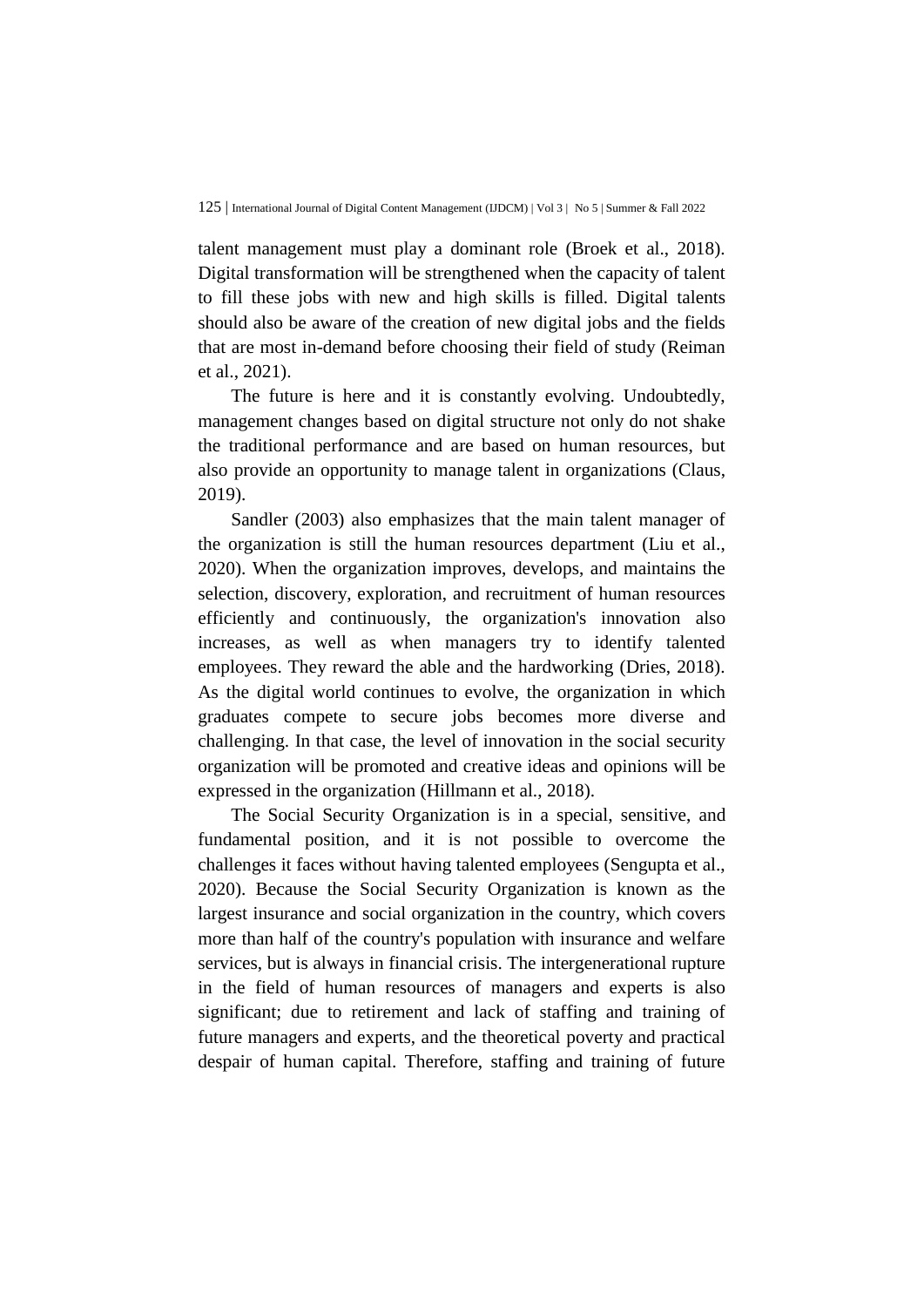managers and attention to young people and women with experience, education, and skills, and creating a meritocracy, knowledge-based learning system in the field of the human capital of the organization should be put on the agenda to fundamentally address this critical challenge in the future. Optimal management and organization of resources and expenditures and creating a balance between them, adjusting inputs and outputs, and optimizing the decision-making and executive system based on insurance principles and calculations are among the basic solutions to exit the crisis.

According to the above, digital transformation requires organizational readiness and excellence. Organizational talent management teams that are responsible for leading innovation are reciprocal units that rely heavily on creative individuals with a set of heterogeneous skills that benefit from different areas of expertise. Acquiring and retaining multi-talented employees whose knowledge covers areas that seem to be far apart is not only useful for innovation but also challenging for companies that need to recruit and manage them. Therefore, considering the digital changes and foresight of managers in the Social Security Organization, this study seeks to answer the question of how to model the development of future managers based on talent management and personality types in the digital age.

## **2. Literature review**

## *2.1. Management*

Management starts from the human side and can be extended to the whole world, and along with it, the management of organizations and groups is also introduced (Halder et al, 2012). Today's world of management is faced with the complexity of organizational relationships, the variety of tasks, and the increasing advancement of technology, and scientific and classical management, along with planning, forecasting, and understanding, exerts its influence on the field. Identify planning horizons and timelines, and identify and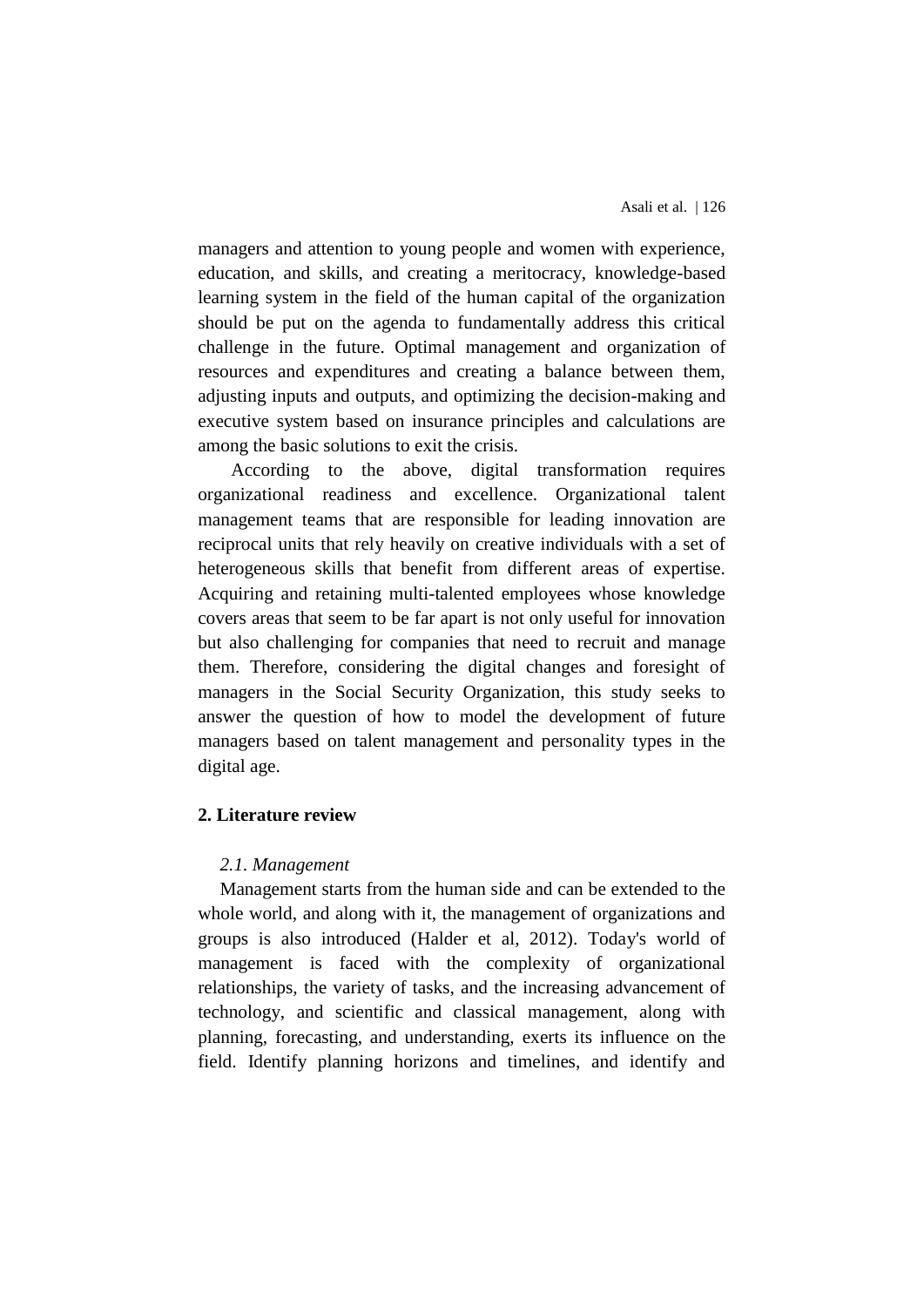anticipate the negative actions that may lead to a potential implementation of the program along the way. Maintain a consistent and dynamic way of implementing your plans (Wee et al, 2018). Therefore, management that does not go through the transition from tradition to futurism today can not achieve the necessary efficiency and effectiveness. The reason for this claim is the existence of abundant resources in some societies that have not been able to complete the necessary growth and development despite having these facilities, and the reason for this is the lack of excellent and efficient management (Schmitt et al).

#### *2.2. Talent management*

Talent is a general term that is used in various fields. However, there are still significant ambiguities and fundamental differences between the theories in this regard, since identifying talent and its correct orientation requires specific and solid approaches. These current ambiguities and multiplicity have created obstacles to the realization of this important issue in societies (Ocasio et al, 2018).

Talent management is the strategic management of talent flow through the organization that aims to ensure the availability of talent and put people in the right job position (Kreiner, 2016). In summary, according to the talent mentality literature, we distinguish five main components: alignment with the organization means value adequacy which includes commitment and loyalty, application of talent principles by the top and senior managers, talent competence, ie the way people can use their talents To use. Freedom and independence of talent use is the main characteristic of empowerment and talent development, ie feedback on competencies and capacity development in organizations. Talent management is a concept that focuses on both tactical and strategic approaches to enable the sharing of human capital as desired by employees. Some researchers have linked it to employee enthusiasm in the workplace. If the organization implements talent management strategies effectively, it increases employee participation, which in turn helps to improve the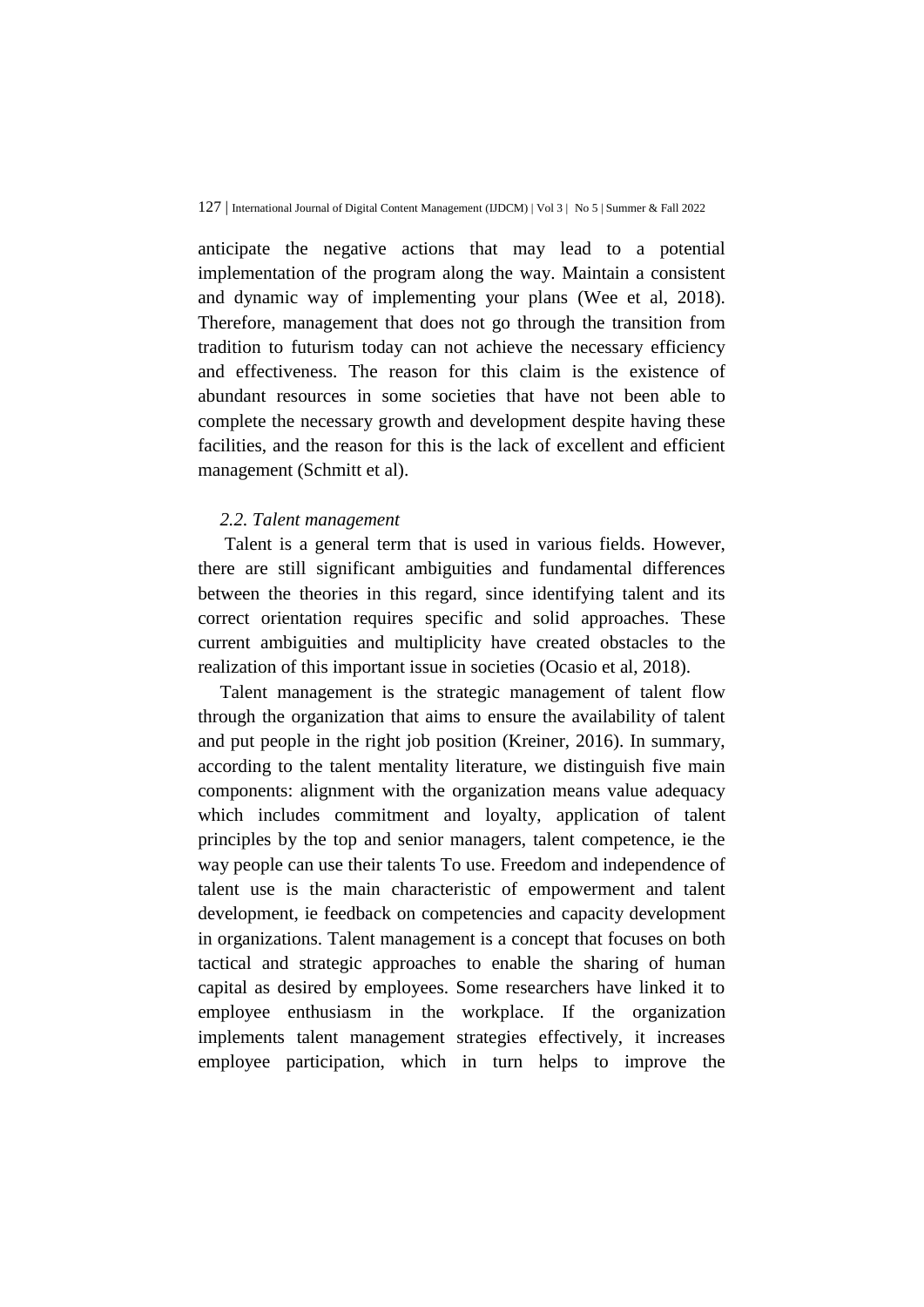organization's performance. More employee participation increases productivity (Fitza, 2017).

#### *2.3. Personality types*

Personality psychology deals with what is usually concerned with human nature. Personality theorists deal with the human whole and try to examine the complex relationships between different aspects of human action and the complex relationships between human beings. They believe that the human personality is an organized whole. And in the light of such totality and organization must also be known, in the word personality means that each person is a unique unit and the socalled common people and no other person can be found who is exactly like him (Lee et al, 2017). Personality is a set of inherited and acquired qualities that make him unique. Personality expresses those characteristics of a person or persons that form their fixed intellectual, emotional and behavioral patterns. The system we study includes external (observable) thoughts, emotions, and behaviors, especially the relationship of these three aspects to each other in building a unique and unique personality is very important (Albert et al, 2015).

## *2.4. Theoretical Framework*

Talent management is how employers recruit and develop a workforce that is as productive as possible and likely to stay with their organization long term. When implemented strategically, this process can help improve the overall performance of the business and ensure that it remains competitive (Hillmann et al., 2018).

Talent management is about taking a strategic approach to attracting, retaining, and developing a workforce. Running a company takes more than hiring people who can perform needed tasks. Companies need to build a competitive workforce by sourcing indemand skills, investing in continuous learning and skill development, and managing and optimizing performance. The skills that companies need evolve as the company grows. At Workday, we believe that applying a skills-based lens to optimize talent enables workers to meet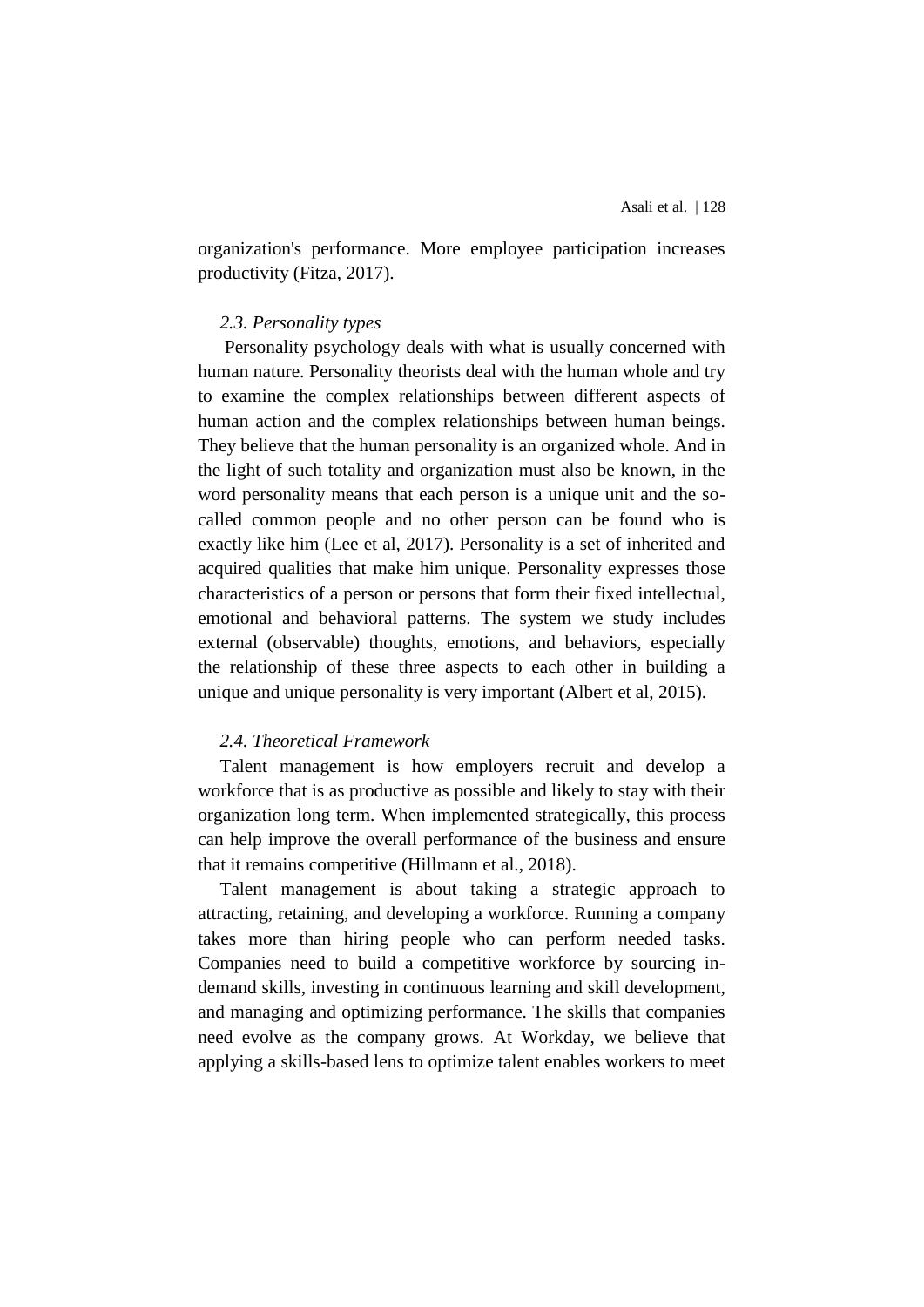evolving business demands. The nature of work continues to change, and along with it, the management of the workforce also needs to change. In other words, talent management is less about "management" and more about "enablement." Companies that invest in the employee experience, from retention to development and more, enable their employees to achieve business outcomes, not just tasks (Reiman et al., 2021).

Talent management has always been a critical area for driving rapid industry growth, achieving competitive advantage, and delivering accelerated benefits from a business model to shareholders. New-age digital corporations (TI and ITES) are leading the pack in implementing innovative tools to manage talent through reinventing employee performance appraisal systems by doing away with the bell curve. Methodology and the adoption of a more continuous 360 degree feedback system. More than 76% of private companies have changed processes, 59% of companies have aligned with corporate strategy in performance management systems, 30% of companies have reviewed human resource structures and capabilities (Mothe et al, 2021)

An agile, people-first talent management strategy will enable people to be their best selves, encourage career mobility via continuous learning and access to information, and better empower organizations to have the talent and skills they need to address both challenges and growth opportunities they face. Increasingly, talent management is a big differentiator in a competitive global economy (Zhou et al, 2021).

Malekzadeh and Sadeghi (2017) showed that the strategy of human resource management in the digital age is based on big data, talent identification, and management. Relying on the big data of information systems, a good interaction is achieved for future human resource management and talent management based on digital developments. Ruth and Netzer (2020) stated that digital leaders have better skills for developing an organization based on global change. Schwarzmüller (2018) showed the direct impact of digital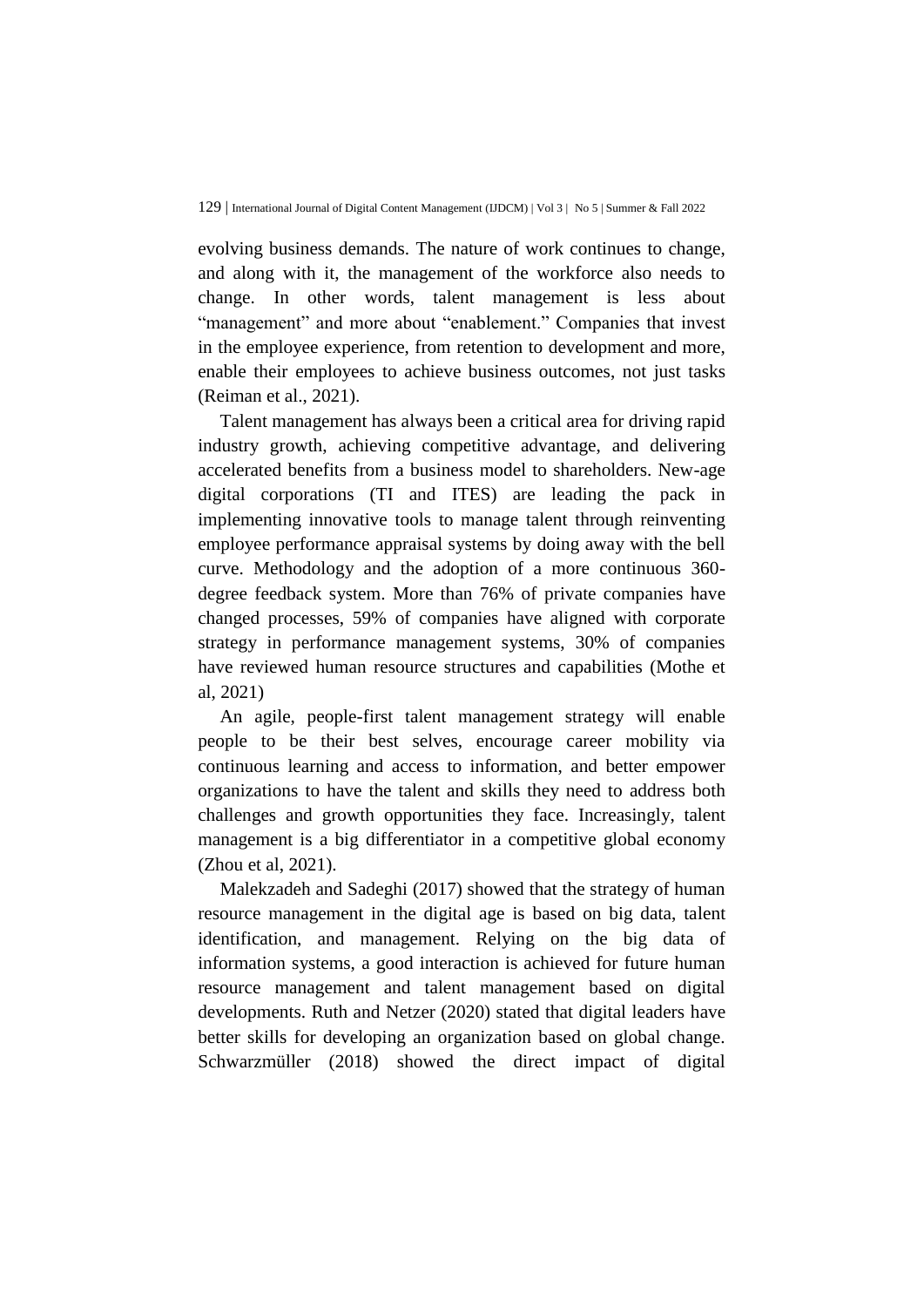transformation on organizational management and digital talent. While some of the changes identified were partially covered up in previous studies, others, despite their apparent importance in the current stage of digital evolution, have not received much attention so far. Therefore, the results of this study provide an important basis for future research and help organizations strategically prepare the conditions needed for the digital age to manage talent and identify and empower future managers. According to the stated cases, it can be concluded that; The lack of a native model in this area can be considered to express the importance and necessity of research; Therefore, the purpose of this study is to prepare for talent management based on digital transformation in the organization. The researcher also seeks to answer the following questions: What are the factors influencing the preparation of talent management based on digital transformation in organizations? What is the model of talent management based on digital transformation in organizations?

#### **3. Methodology**

This research is in the category of inductive quality from the perspective of research orientation (Fernández, 2004); because it seeks to develop the frontiers of knowledge by explaining the development model of future managers based on talent management and personality types in the digital age and extracting this model from. It has not been considered in the country and the world. According to the division of Guba and Lincoln, the paradigm and philosophy of this research is constructivism (Guba & Lincoln, 1994). From a methodological point of view, the present study is qualitative and the data foundation theory strategy has been used to design the initial model (Creswell, 2005). To explain this purpose and collect data, the tools of observing organizational actions related to the subject of research and exploratory interviews of managers, psychological elites, management, and organizational behavior have been used. The sample interviewed 11 managers and employees of the organization and one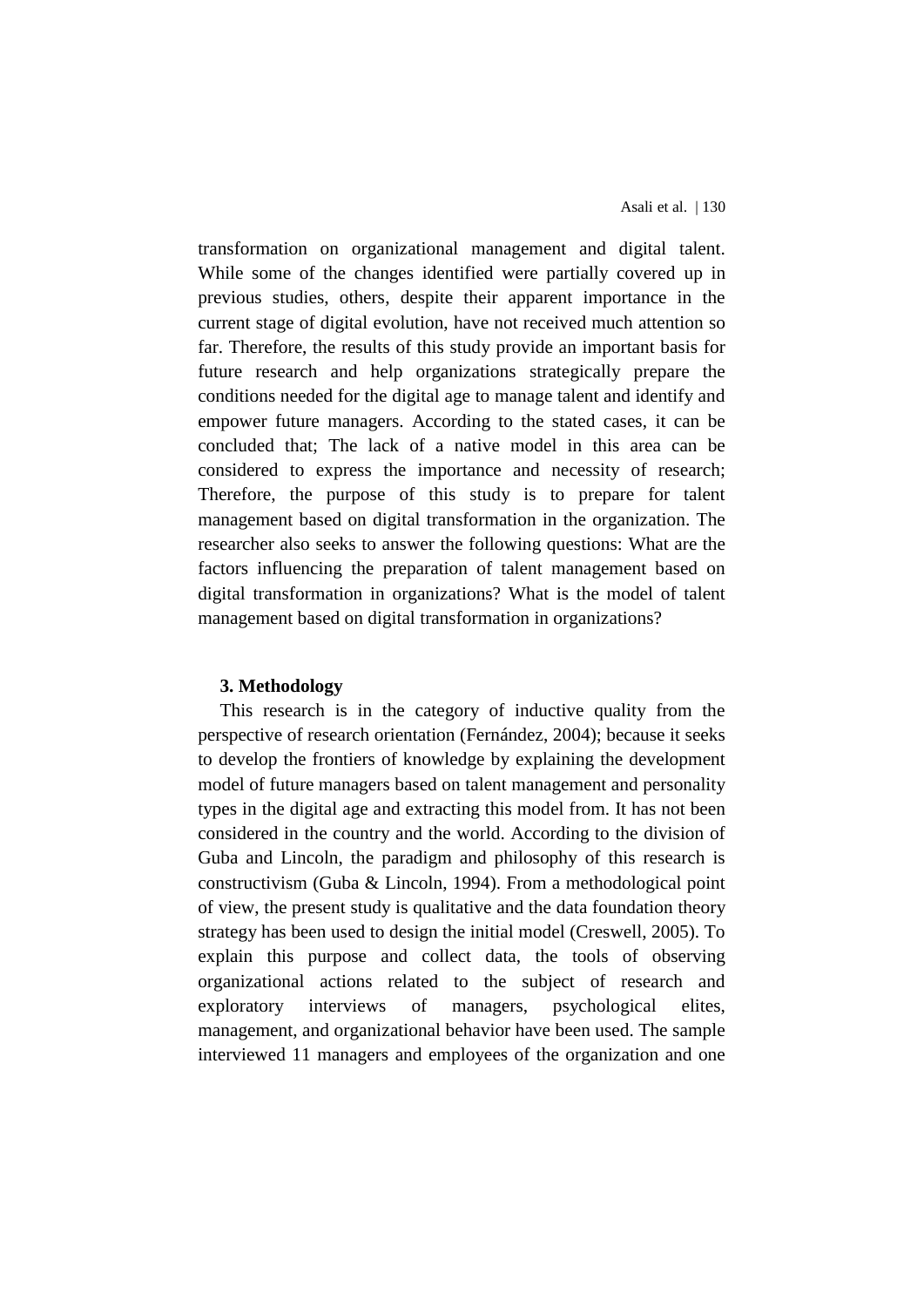elite of psychology who were selected using the purposive sampling method and snowball method and semi-structured, in-depth interview with open-ended questions (Glaser & Strauss, 1967).

## **4. Findings**

#### *Demographic characteristics*

Participants in this study are organizational actors related to the research topic, and exploratory interview has been used with managers and organization elites in the organization. The sample was 12 people who were selected using the purposive sampling method and the interview was semi-structured, in-depth, and with open-ended questions. The demographic characteristics of the participants are given in Table (1).

| <b>Row</b>     | degree                                   | Field of study and<br>work<br>experience |          | <b>Position</b>                                              | Gender | Age |
|----------------|------------------------------------------|------------------------------------------|----------|--------------------------------------------------------------|--------|-----|
| 1              | Public<br>Management -<br>Transformation | Phd                                      | 14 years | Head of the<br>Office of the<br>Managing<br>Director         | Female | 40  |
| 2              | Industrial<br>Management                 | Phd                                      | 17 years | Head of Security<br>Department                               | Man    | 42  |
| 3              | strategic<br>Management                  | Phd                                      | 16 years | Head of Finance                                              | Man    | 43  |
| $\overline{4}$ | governmental<br>management               | Phd                                      | 20 years | Master of Budget<br>and Organization                         | Man    | 42  |
| 5              | Economic<br>systems planning             | MA                                       | 20 years | Head of<br>Performance<br>Review and<br>Monitoring<br>Office | Man    | 47  |
| 6              | Strategic<br>Management                  | MA                                       | 24 years | Head of Legal<br>Affairs and Laws                            | Man    | 49  |
| 7              | Executive<br>Management                  | MA                                       | 20 years | Head of<br>Parliamentary<br>and Government<br><b>Affairs</b> | Man    | 48  |

Table 1. Demographic characteristics of the participants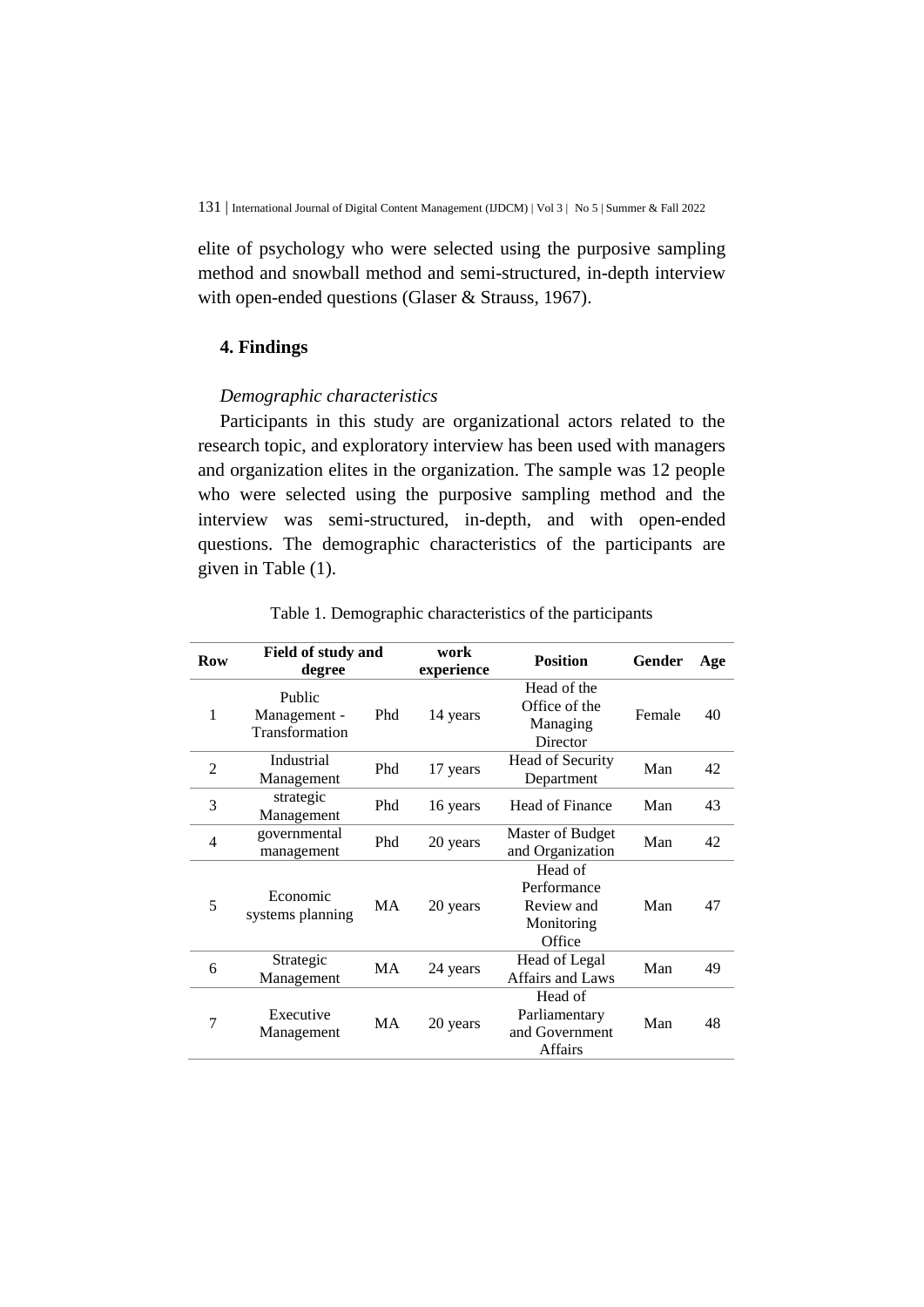| 8  | Governmental<br>management | MA | 18 years | Director General<br>of Provincial<br><b>Affairs</b><br>Coordination | Man | 38 |
|----|----------------------------|----|----------|---------------------------------------------------------------------|-----|----|
| 9  | Governmental<br>management | MA | 20 years | Head of the<br>Registration<br>Office                               | Man | 45 |
| 10 | Economy                    | MA | 25 years | Head of<br>Premium<br><b>Collection Office</b>                      | Man | 47 |
| 11 | Governmental<br>management | MA | 14 years | Head of<br><b>Technical Affairs</b><br>of Pensions                  | Man | 42 |
| 12 | Insurance<br>Management    | MA | 15 years | Head of<br>Executive<br><b>Affairs</b>                              | Man | 43 |

Based on the interviews conducted, the following six categories of data were coded in grounded theory:

Causal conditions: Participants in the study stated that conditions are involved in future managers based on talent management and personality types such as individual factors, organizational factors, lack of appropriate selection, and knowledge and skills of employees, which are described in Table (2).

| Table 2: Axial coding of qualitative data (causal conditions) |  |  |  |  |
|---------------------------------------------------------------|--|--|--|--|
|---------------------------------------------------------------|--|--|--|--|

| Secondary coding                                       | Open coding                                              |
|--------------------------------------------------------|----------------------------------------------------------|
| Talent identification                                  | <b>Talent Barriers</b>                                   |
| Selection based on the<br>strategy of the organization | Strategic priority                                       |
|                                                        | Human resource talent                                    |
|                                                        | management                                               |
| Skills planning of<br>employees                        | Identify required talents                                |
|                                                        | Lack of talent                                           |
| Career advancement                                     | management of                                            |
|                                                        | employees                                                |
|                                                        | Practical skills of                                      |
|                                                        | employees                                                |
|                                                        | Lack of career                                           |
|                                                        | advancement                                              |
| Legislation                                            | One's perspective on the                                 |
|                                                        | Workforce planning<br>Job outlook<br>resource management |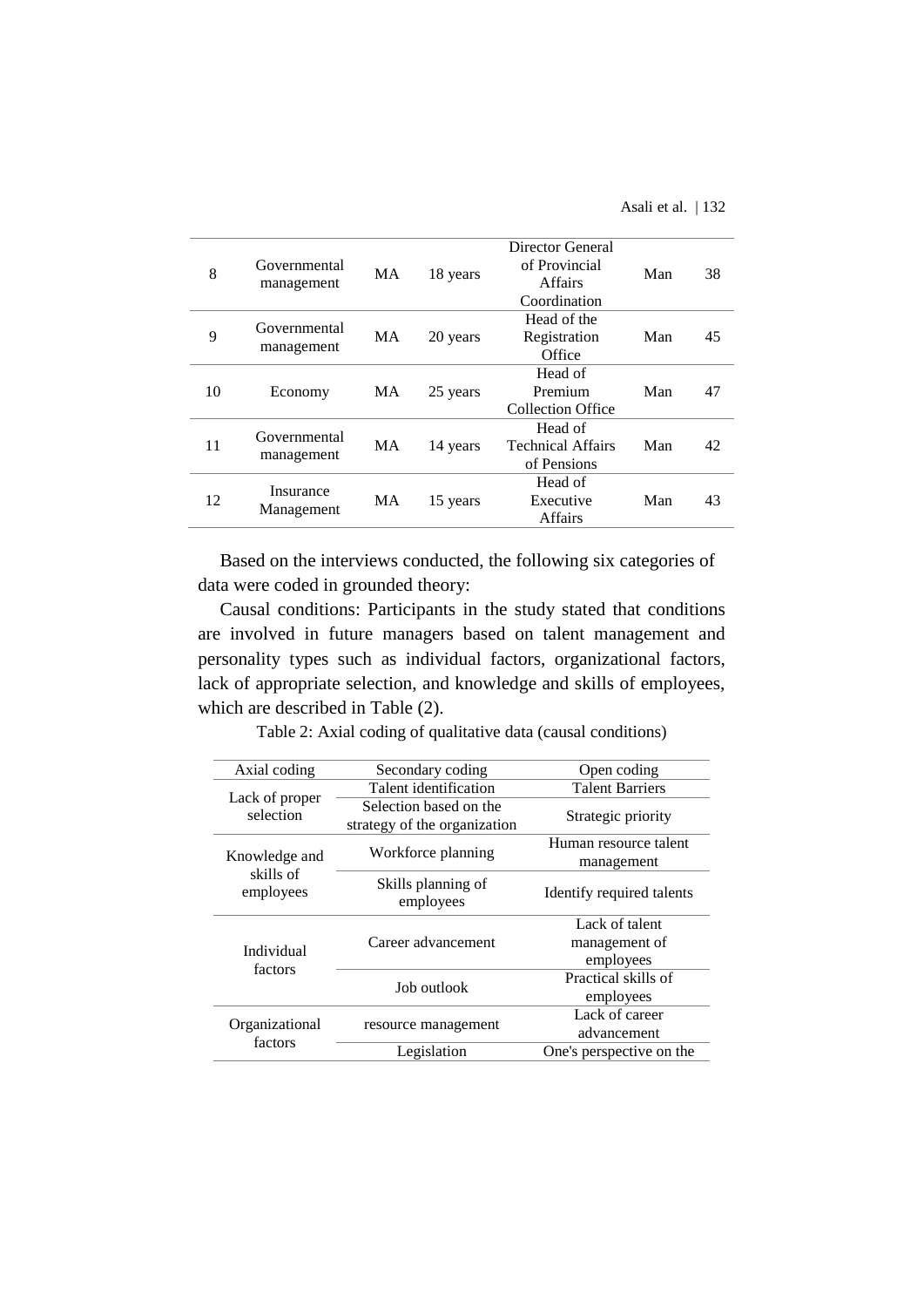133 | International Journal of Digital Content Management (IJDCM) | Vol 3 | No 5 | Summer & Fall 2022

| <b>Organizational Culture</b> | Resource wastage |
|-------------------------------|------------------|
|                               |                  |

Contextual conditions: The set of contextual elements in future managers based on talent management and personality types includes "organizational context, talent selection, talent utilization", which is described in Table (3).

| Table 3: Axial coding of qualitative data (contextual conditions) |                              |                             |  |  |  |
|-------------------------------------------------------------------|------------------------------|-----------------------------|--|--|--|
| Axial coding                                                      | <b>Secondary coding</b>      | Open coding                 |  |  |  |
| Organizational                                                    | Organizational Structure     | Improvement                 |  |  |  |
| platform                                                          | Support and support          | Job support                 |  |  |  |
| Choice of talents                                                 | Talent-seeking               | Achieve talent              |  |  |  |
|                                                                   |                              | Talent assessment           |  |  |  |
|                                                                   | Trust creating               | <b>Organizational Trust</b> |  |  |  |
|                                                                   |                              | Talent and job              |  |  |  |
| Use talent                                                        | Proportion of job and talent | interaction                 |  |  |  |
|                                                                   |                              | Talent recognition          |  |  |  |
|                                                                   |                              | officially                  |  |  |  |
|                                                                   | Discover hidden talents      | Organizational talent       |  |  |  |

Table 3: Axial coding of qualitative data (contextual conditions)

Intervening conditions: Psychological (individual) factors, individual factor, and managerial factors are among the intervening conditions of future managers based on talent management and personality types, which are presented in Table (4).

Table 4: Axial coding of qualitative data (intervening conditions)

| <b>Axial coding</b> | ັ<br><b>Secondary coding</b> | <b>Open coding</b>    |
|---------------------|------------------------------|-----------------------|
| Psychologica        | Talent identification        | Talent                |
| 1 factor            | Personality Psychology       | Psychological         |
| (individual)        |                              | contract              |
|                     |                              | Character recognition |
| Individual          | Understand the               | Data analysis         |
| factor              | complexity                   |                       |
|                     | Individual experience        | Work Experience       |
| Management          | Commitment and               | Responsibility of the |
| agent               | accountability               | manager               |
|                     | Workplace shocks             | Unpredictable events  |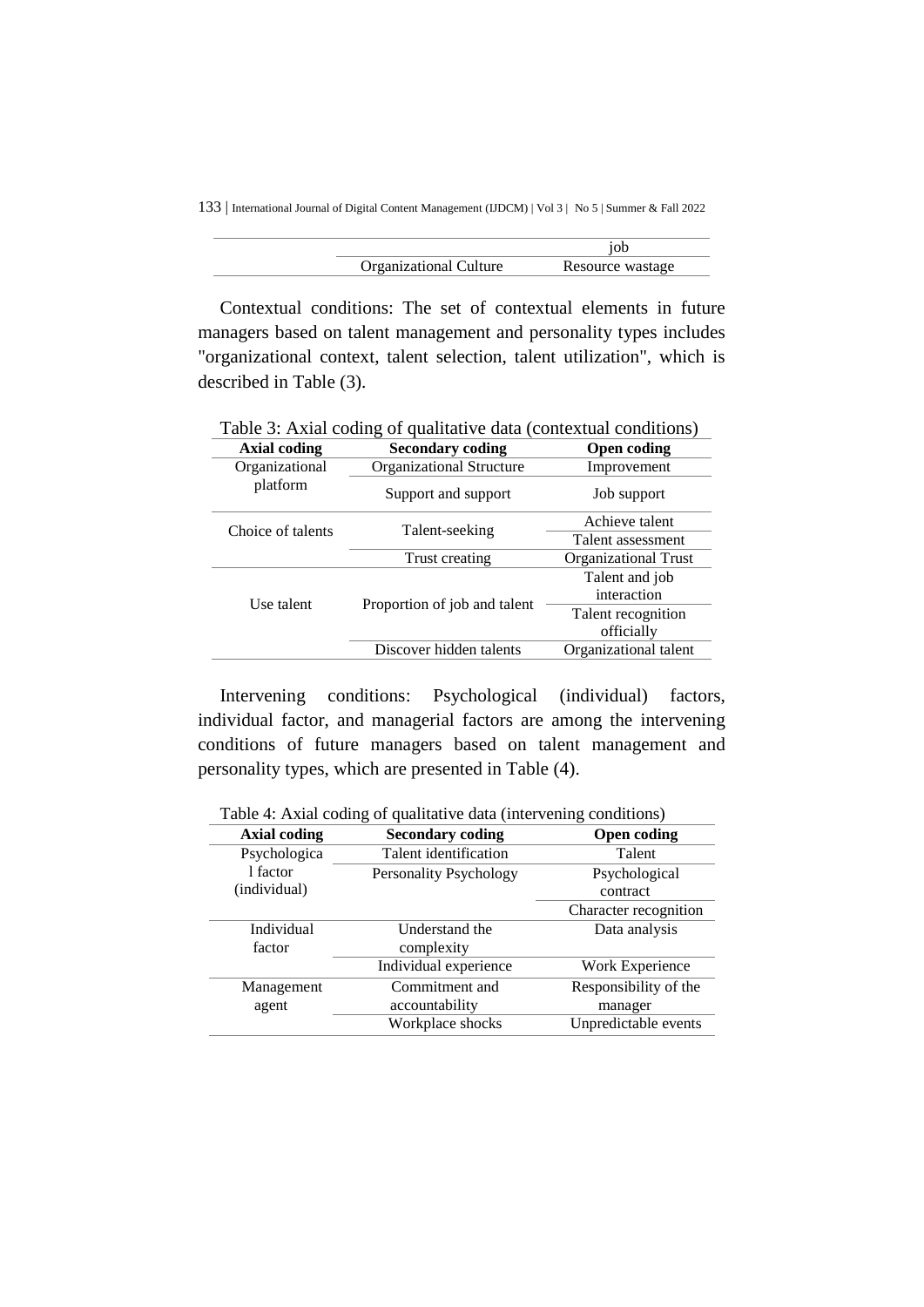Strategy: The strategies of this research include talent sourcing, empowerment of managers and employees, job and employment suitability, succession planning, foresight and cognitive strategy, which are stated in Table (5).

| Axial coding     | radio 3. Tixtui counte or quantum o una (strategie conditions)<br>Secondary coding | Open coding                       |
|------------------|------------------------------------------------------------------------------------|-----------------------------------|
|                  |                                                                                    | Talent assessment                 |
|                  |                                                                                    | Identifying people with high      |
|                  |                                                                                    | potential                         |
| Talent           | <b>Talent Survey</b>                                                               | Useful performance appraisal      |
| sourcing         |                                                                                    | system                            |
|                  |                                                                                    | The ability of managers in talent |
|                  |                                                                                    | management                        |
|                  |                                                                                    | Efficient recruitment with talent |
|                  |                                                                                    | management                        |
|                  | Attract talent                                                                     | Key indicators of talent search   |
|                  |                                                                                    | Recruitment and selection         |
|                  |                                                                                    | Matching person and job           |
|                  | Cultivating talent                                                                 | Education                         |
|                  |                                                                                    | Skills training                   |
| Empowering       |                                                                                    | Flexibility in performing job     |
| managers and     |                                                                                    | duties                            |
| employees        | Talent development                                                                 | Categorize people according to    |
|                  |                                                                                    | purpose                           |
|                  |                                                                                    | Development and preservation      |
|                  |                                                                                    | of human resources                |
| Proportion of    | Typology                                                                           | Job and job alignment             |
| job and employed | Participatory                                                                      | Participation management          |
|                  | Management                                                                         | teamwork                          |
|                  | Talent leadership                                                                  | Succession and job rotation       |
|                  |                                                                                    | Agility                           |
|                  | Recognition of                                                                     | Identify strengths and            |
| Succession       | continuous growth                                                                  | improvements                      |
|                  | <b>Talent Development</b>                                                          | Talent development                |
|                  | Management                                                                         | management in the organization    |
|                  | vision                                                                             | Achieve strategic goals           |
|                  |                                                                                    | Organizational structure          |
|                  |                                                                                    | management                        |
| Foresight        | Organizational                                                                     | Organizational culture support    |
|                  | strategy                                                                           | Transparent target transparency   |
|                  |                                                                                    | Having a united view of the       |
|                  |                                                                                    | whole organization                |

|  |  |  | Table 5: Axial coding of qualitative data (strategic conditions) |  |  |
|--|--|--|------------------------------------------------------------------|--|--|
|  |  |  |                                                                  |  |  |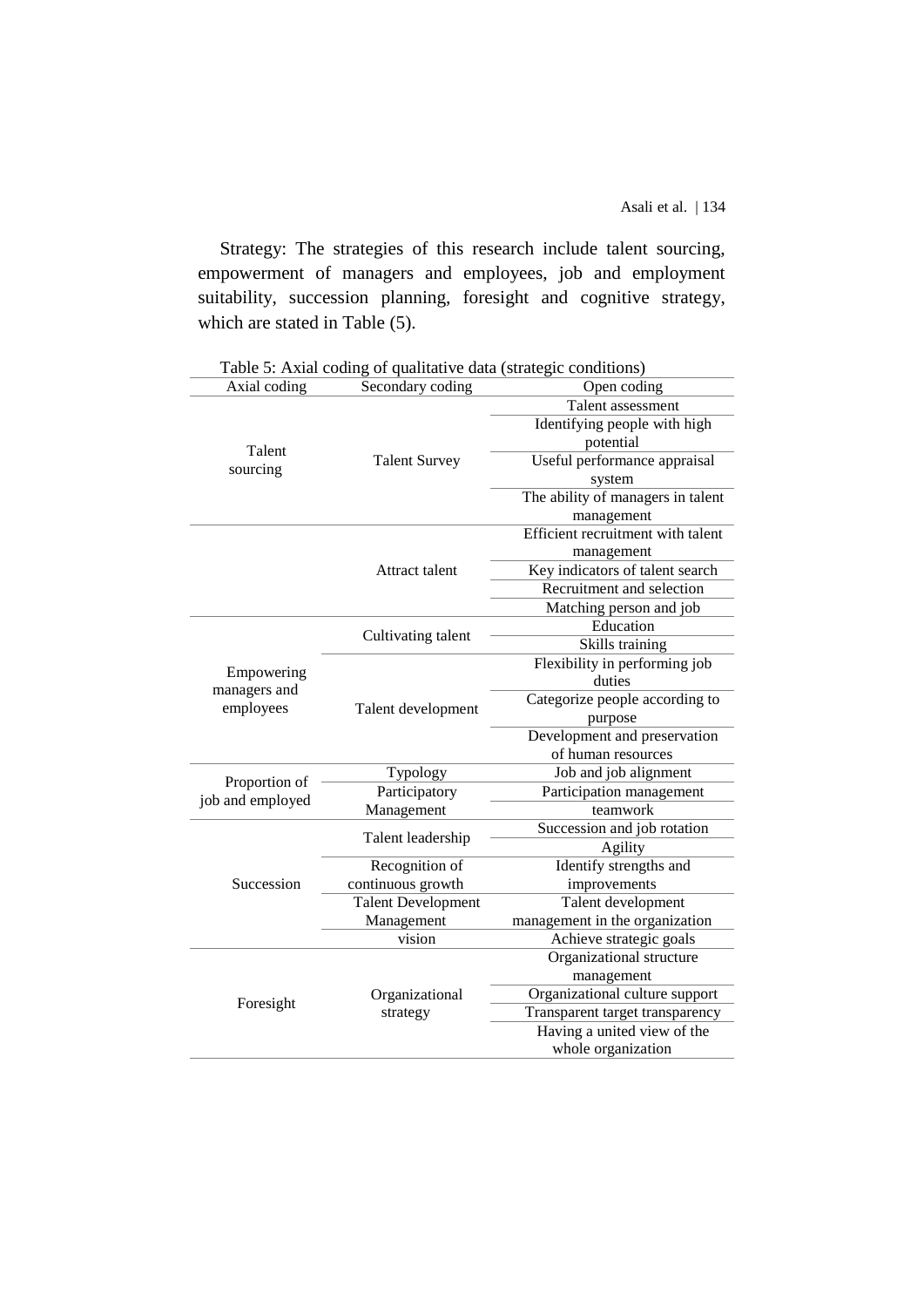135 | International Journal of Digital Content Management (IJDCM) | Vol 3 | No 5 | Summer & Fall 2022

|           | Organizational goals | Recognize organizational goals |
|-----------|----------------------|--------------------------------|
|           | and vision           | Having a vision                |
|           | Organizational       |                                |
| Cognitive | decentralization     | <b>Talent Support</b>          |
| strategy  | Organizational       | Matching talent and            |
|           | complexity           | responsibility                 |

Consequences: The consequences of this study include organizational results, public satisfaction, and futurization, which are stated in Table (6).

| Table 6: Axial coding of qualitative data (consequences) |                                                |                                            |  |  |
|----------------------------------------------------------|------------------------------------------------|--------------------------------------------|--|--|
| <b>Axial coding</b>                                      | <b>Secondary coding</b>                        | <b>Open coding</b>                         |  |  |
|                                                          | Control of                                     | Saving and productivity                    |  |  |
|                                                          | organizational efficiency<br>and effectiveness | Proper financial performance               |  |  |
|                                                          | Organizational<br>management                   | Talent application                         |  |  |
|                                                          |                                                | Increase knowledge                         |  |  |
| Organizational                                           |                                                | management to gain skills                  |  |  |
| results                                                  |                                                | Improve the talent                         |  |  |
|                                                          |                                                | management process                         |  |  |
|                                                          | Organizational<br>support (promotion)          | Organizational excellence and              |  |  |
|                                                          |                                                | growth                                     |  |  |
|                                                          |                                                | Increase optimal performance               |  |  |
|                                                          |                                                | Appointment and supply of                  |  |  |
|                                                          |                                                | appropriate labor force                    |  |  |
| Public                                                   | Customer<br>Orientation                        | <b>Customer satisfaction</b>               |  |  |
| satisfaction                                             | Satisfaction of                                |                                            |  |  |
|                                                          | human resources                                | employee satisfaction                      |  |  |
| Futurization                                             | Organizational future                          | Achieving the goals of the<br>organization |  |  |
|                                                          | Upcoming                                       | Matching performance with                  |  |  |
|                                                          | achievements                                   | ideas                                      |  |  |

Among the identified factors, the selective coding paradigm was performed, and based on that, the linear relationship between the secondary code and the central code of the research, including causal conditions, contextual conditions, intervening conditions, strategies, and consequences, was determined. Figure (1) shows the coding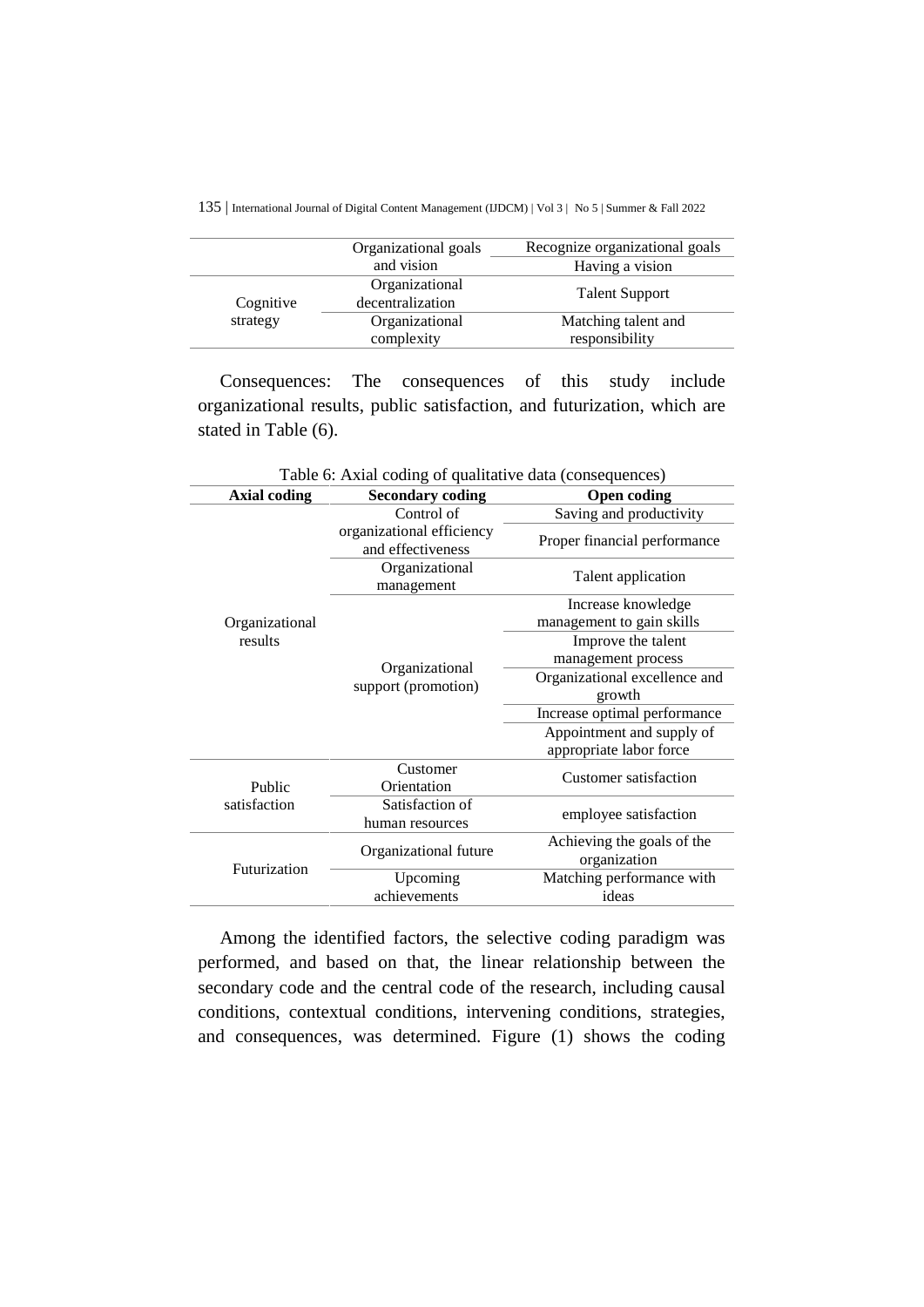paradigm, in other words, the model of the qualitative research process.



Figure 1. The model of the qualitative research process

## **5. Conclusion**

The present study is a modeling of the development of future managers based on the management of talent and personality types in the digital age in the Social Security Organization of the whole country (headquarters). Based on the changes of the digital age, it is necessary to train managers based on future needs. Therefore, today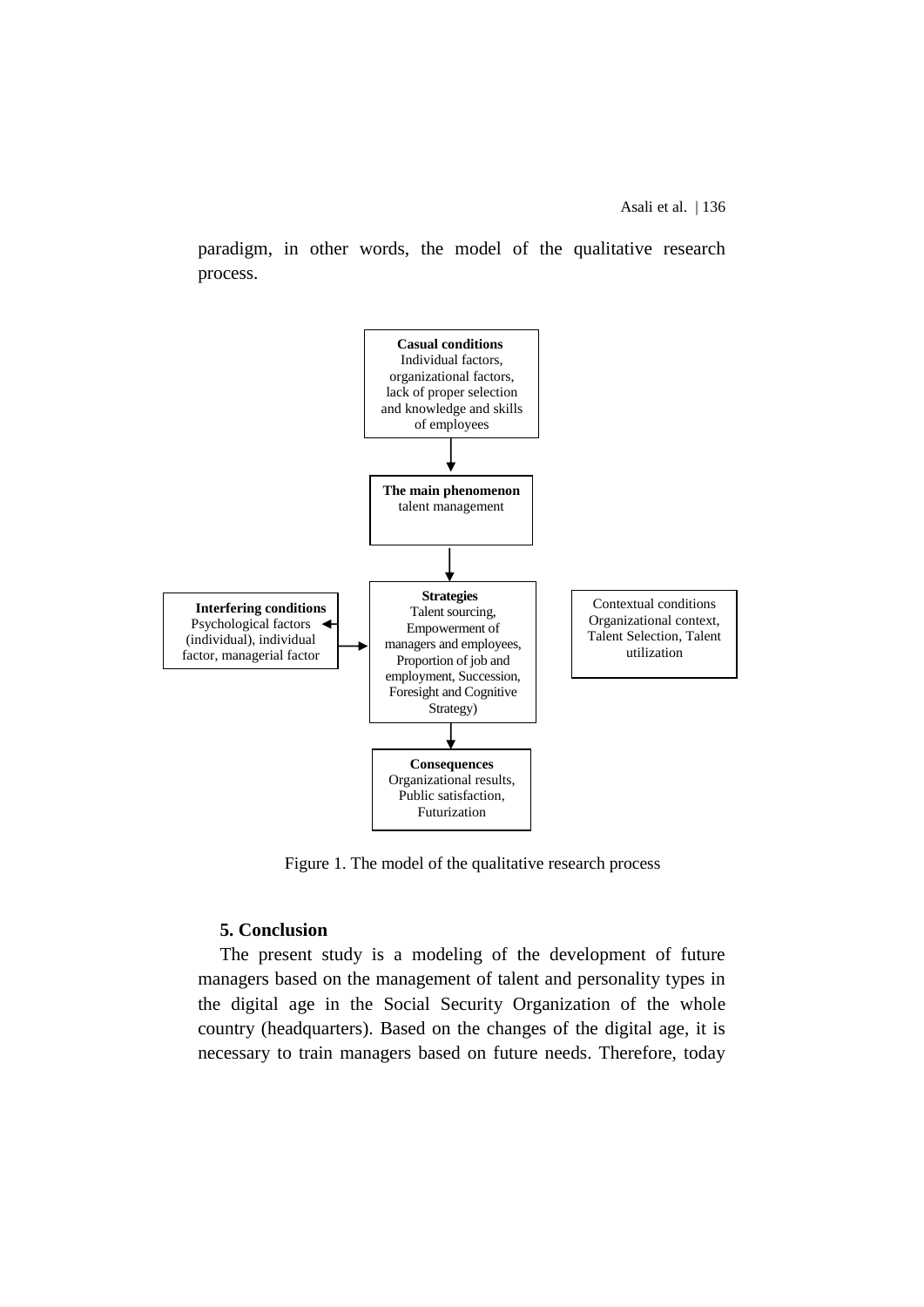we can see a change from attracting specialists to working with human capital. Companies are aware of the fact that their potential success is largely driven by qualified employees. So there is a literal renaissance in skills monitoring, the so-called talent management. The impetus for these transformation processes, in the long run, is represented by two main aspects - demographic and technological. In this research, based on the data approach of the foundation, the issue of talent management and personality types based on the changes of the digital age has been studied. The results of the development of future managers based on the management of talent and personality types are as follows: Four main reasons for the development of future managers based on the management of talent and personality types were obtained, including 1- lack of proper selection, 2- knowledge and skills of employees, 3 - Individual factors and 4- Organizational factors.

In the central code of non-selection, which is due to the lack of proper talent identification and non-selection based on the organization's strategy, the knowledge and skills of employees should be considered to manage the talent of human resources and identify the required talents of the organization. Lack of career advancement and job attitudes affect a person's foresight about the job. Organizational effective factors of proper and efficient human resource management prevent the loss of resources. Legislation that sets macro government considerations for organizations, the results are in line with the results of Khalili et al. (2021). Also, all considerations should be made in the selection of human resources. Organizational culture should be based on internal developments (automation and virtualization) and external organizations (digital age developments).

In the central code of non-selection, which is due to the lack of proper talent identification and non-selection based on the organization's strategy, the knowledge and skills of employees should be considered to manage the talent of human resources and identify the required talents of the organization. Lack of career advancement and job attitudes affect a person's foresight about the job.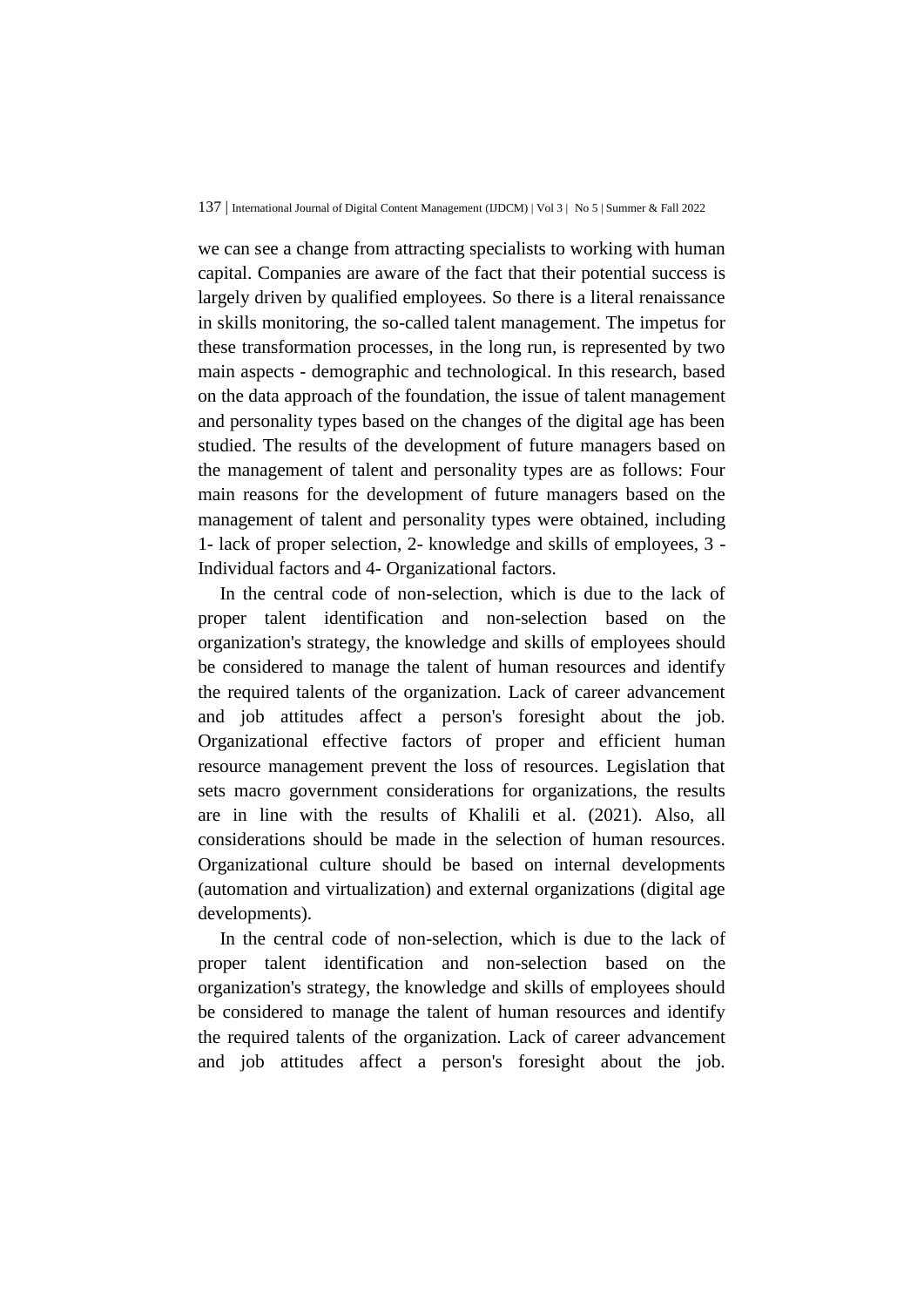Organizational effective factors of proper and efficient human resource management prevent the loss of resources. Legislation that sets macro government considerations for organizations, the results are in line with the results of 15. Dries. (2018), and Khalili et al. (2021). Also, all considerations should be made in the selection of human resources. Organizational culture should be based on internal developments (automation and virtualization) and external organizations (digital age developments). The results are in line with the results of Harsch et al, (2019), which showed that all dimensions of entrepreneurial talent management versus entrepreneurial skills and entrepreneurial knowledge significantly affect the adaptation and awareness of global change. Jones et al. (2021) also showed that human resource talent identification is of great importance in shaping the organization and managers' foresight.

The set of contextual elements in future managers based on talent management and personality types includes "organizational context, talent selection, talent utilization." Organizational context, that is, organizational structure and improvement and support, which is the same as job support. Talent selection includes talent seeking and talent acquisition. Talent assessment as well as trust-creating which includes organizational trust. Talent utilization includes the fit of job and talent, the interaction of talent and job, the recognition of talent, and the discovery of latent talent. These results are in line with the results of Liu et al (2020) which showed that there is a direct and significant relationship between talent management and organizational innovation. Therefore, it was suggested that managers formulate and implement short-term and long-term plans for talent management. Participants also suggest that psychological factors (individual), individual factors, and managerial factors are among the intervening conditions of future managers based on talent management and personality types. Psychological (individual) factors include talent identification and aptitude, as well as personality psychology, including psychological and personality contracts. An individual factor that also requires understanding the complexity and analysis of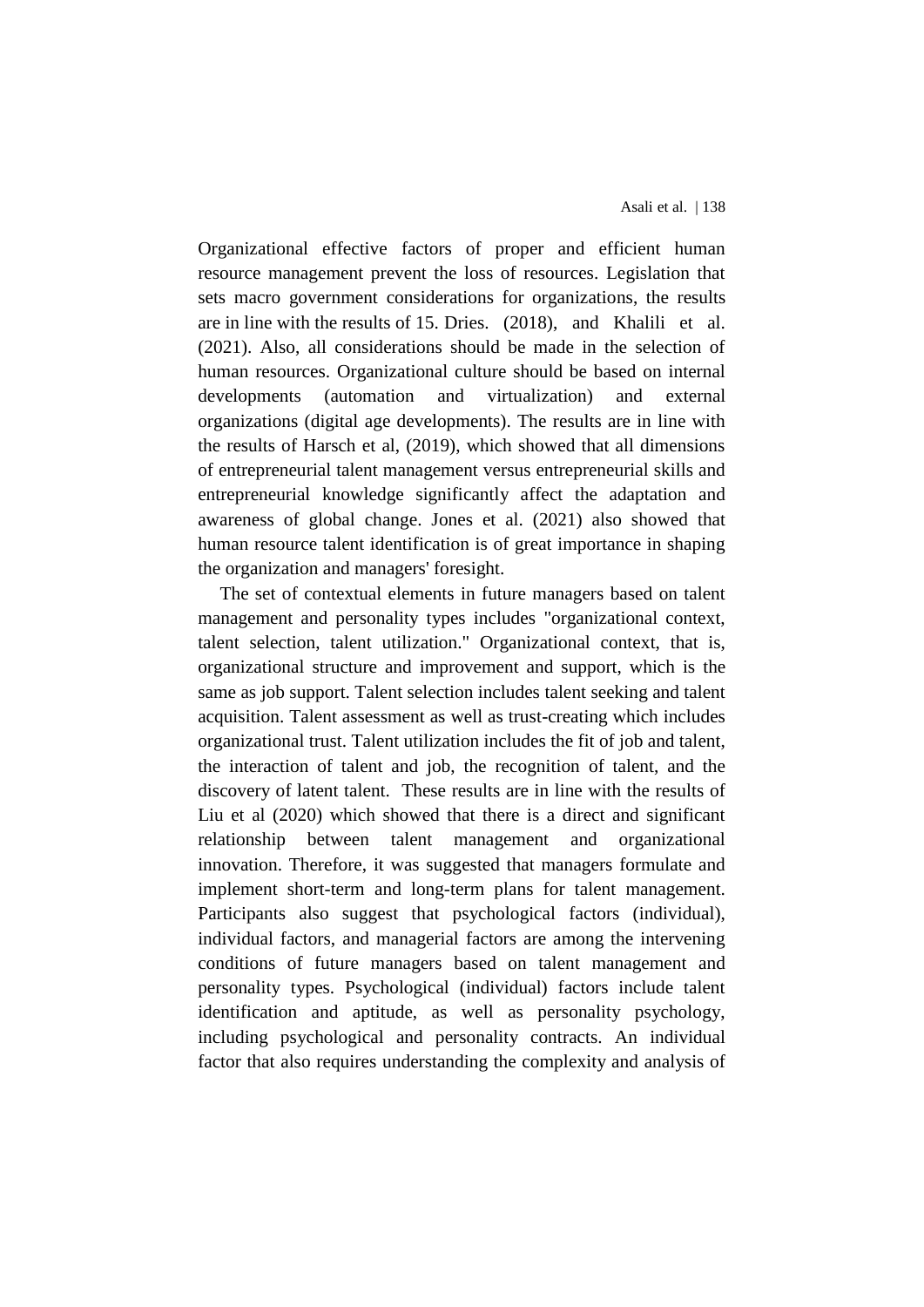#### 139 | International Journal of Digital Content Management (IJDCM) | Vol 3 | No 5 | Summer & Fall 2022

information. Personal experience includes work experience. The talent identification strategy should be in line with the goals and priorities of the organization, and this will be successful if the necessary support for the implementation of this program is provided by the CEO and the board of directors of the Social Security Organization. To prepare a suitable plan, we also need skilled and experienced personnel in the human resources department so that it can determine the work plan of each person and also establish other programs for the organization. In this case, the organization creates a system that is arid and flexible for the current turbulent situation. Also, the talent manager should have a direct relationship with the CEO and the team of senior managers of the organization should be in regular contact with the talent department to be able to design a long-term plan for the future of the organization. Any change that occurs in the organization's core programs quickly changes the talent program. The managerial factor requires the commitment and responsibility of the manager and includes workplace shocks, ie unpredictable events; Such as the application of political behavior in action and speech, diminishing the dignity of work, being seen as normal, temporary policies in the organization, irrational elimination of organizational positions and the existence of any sudden events in the job. Talent management must be able to respond to any changes in the competitors' game. The study of cultural ideals and practices, as well as prototypes of future managers' leadership, is based on the assumption that today's students are likely to form future management in business organizations.

The strategies of this research include talent sourcing, empowerment of managers and employees, job and employment suitability, succession planning, foresight, and cognitive strategy. Organizations need talent sourcing, which includes talent assessment and assessing the talents needed by Social Security Organization. In the organization, people with high potential should be identified and the performance appraisal system should be useful. The ability of managers in talent management, talent absorption, efficient recruitment with talent management, and key indicators of talent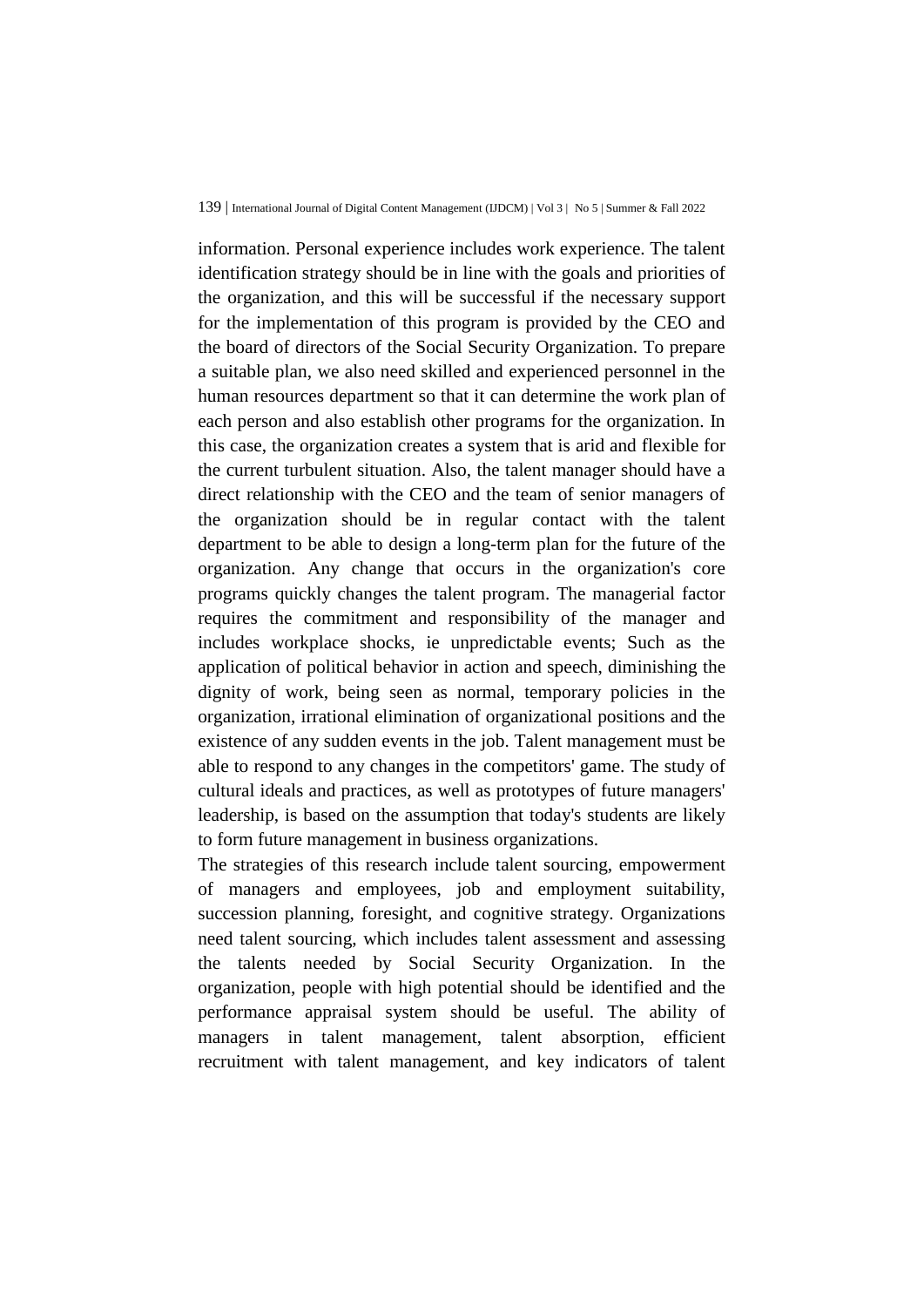identification, recruitment, selection, and personal adaptation to the job should be applied properly.

Personality traits, such as age, gender, education, development and work experience, knowledge, skills, talents, and individual abilities should be tailored. These conditions include personality typology and job-occupation alignment.

Collaborative management and teamwork are also considered strategies for developing talents. Succession planning, which includes talent leadership and career development, makes people agile and recognizes their continuous growth, and allows people to be identified with strengths and improvements. Management is the development of talent, management, and having the desired vision to achieve strategic goals.

Another central code is foresight, which includes organizational strategy, management of the organizational structure, support of organizational culture, transparency of strategic goals, and having a unified view of the entire organization to the desired future to manage the talent of employees.

The cognitive strategy includes organizational decentralization, talent support, the discovery of organizational complexity, and matching the talent and responsibility of individuals. These results are in line with the results of Rajabipour Meybodi and Mohammadi (2021) who showed that the integrated model of talent management consists of seven main categories which are: identifying and discovering talent resources, attracting talent resources, selecting talent resources, developing talent resources, Maintenance of talent resources, evaluation of talent resources and results of talent resources.

Roshan et al. (2016) showed that the talent management system should include at least three key components of recruitment and selection, training and development, and retention.

Finally, the consequences of research include the results of actions and reactions. Consequences are not always predictable and are not necessarily what people intended. Consequences can be events, they can be negative, they can be real or tacit, and they can happen now or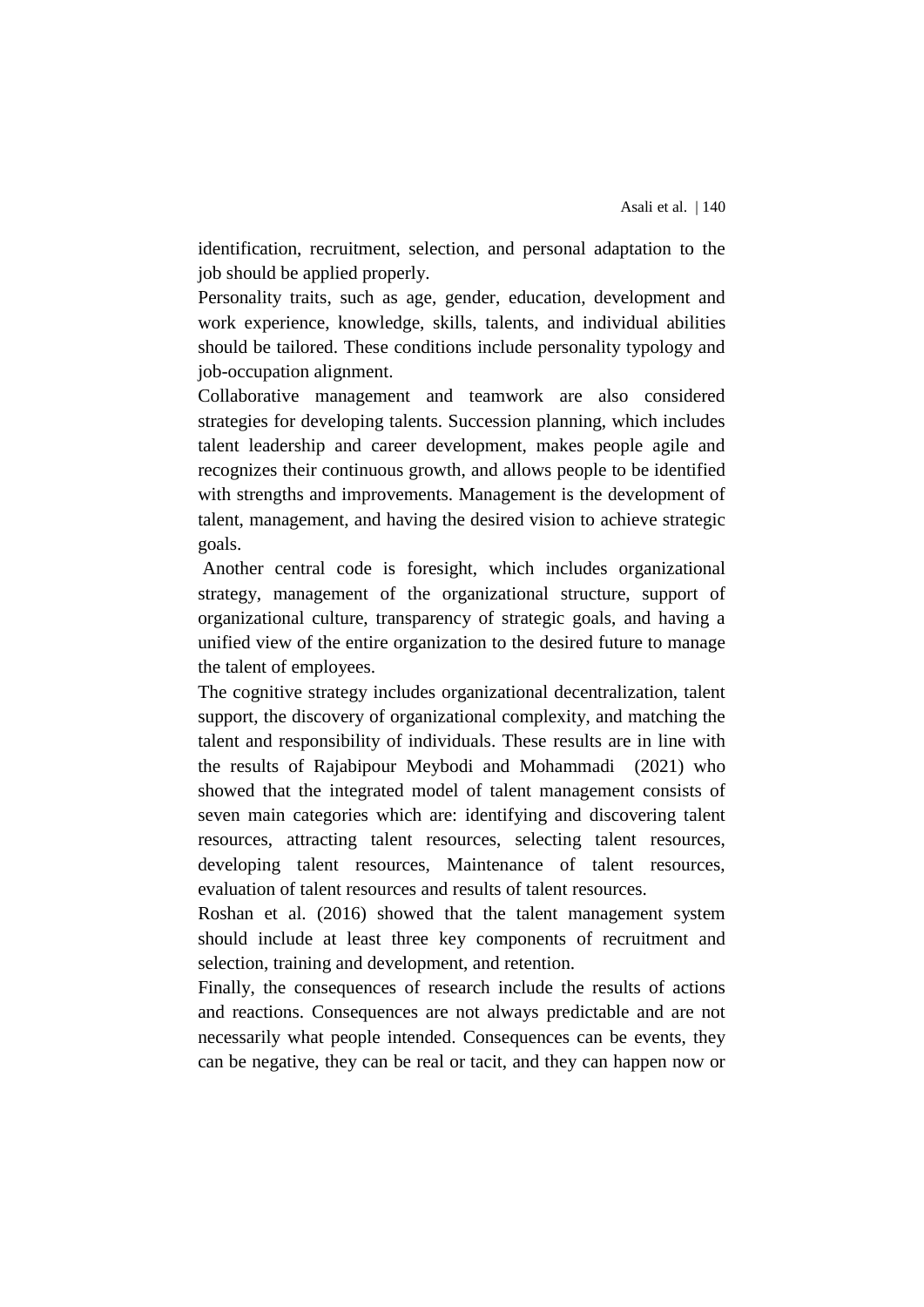in the future. The consequences of this research include organizational results, public satisfaction, and future planning.

Organizational results include the category of control of organizational efficiency and effectiveness, cost savings, productivity, proper financial performance, and proper organizational management. Another category is organizational support (promotion) which increases knowledge management to acquire skills and improves the process of talent management and organizational excellence and growth and increases optimal performance and proper appointment and supply of appropriate workforce.

Public satisfaction, which leads to customer orientation, client satisfaction, human resource satisfaction, and employee satisfaction, also leads to building a future for the organization, achieving the organization's goals, and future achievements for the organization, and adapting the performance to the organization's new ideas. These results are in line with the results of Beikzadeh et al. (2021) which showed that futurism has nine dimensions of meeting the needs of society, conceptual understanding, adaptation to change, strategic vision, decision making, research talent identification, empowerment, research support and Is the structure of the organization. The highest coefficient is related to the strategic vision dimension and the lowest coefficient is related to the decision dimension.

## **Reference**

- Al Awadhi, K. M. A. K. (2018). The Implementation of Talent Management Practices in UAE Organizations (Doctoral dissertation, The British University in Dubai (BUiD)).
- Albert, D., Kreutzer, M. and Lechner, C. (2015). Resolving the paradox of interdependency and strategic renewal in activity systems. *Academy of Management Review*, 40 (2): 210-234
- Armagnac, S., Al Ariss, A., & N'Cho, J. (2021). Talent management in turbulent times: Selection, negotiation, and exploration strategies for talent management in the aeronautics and space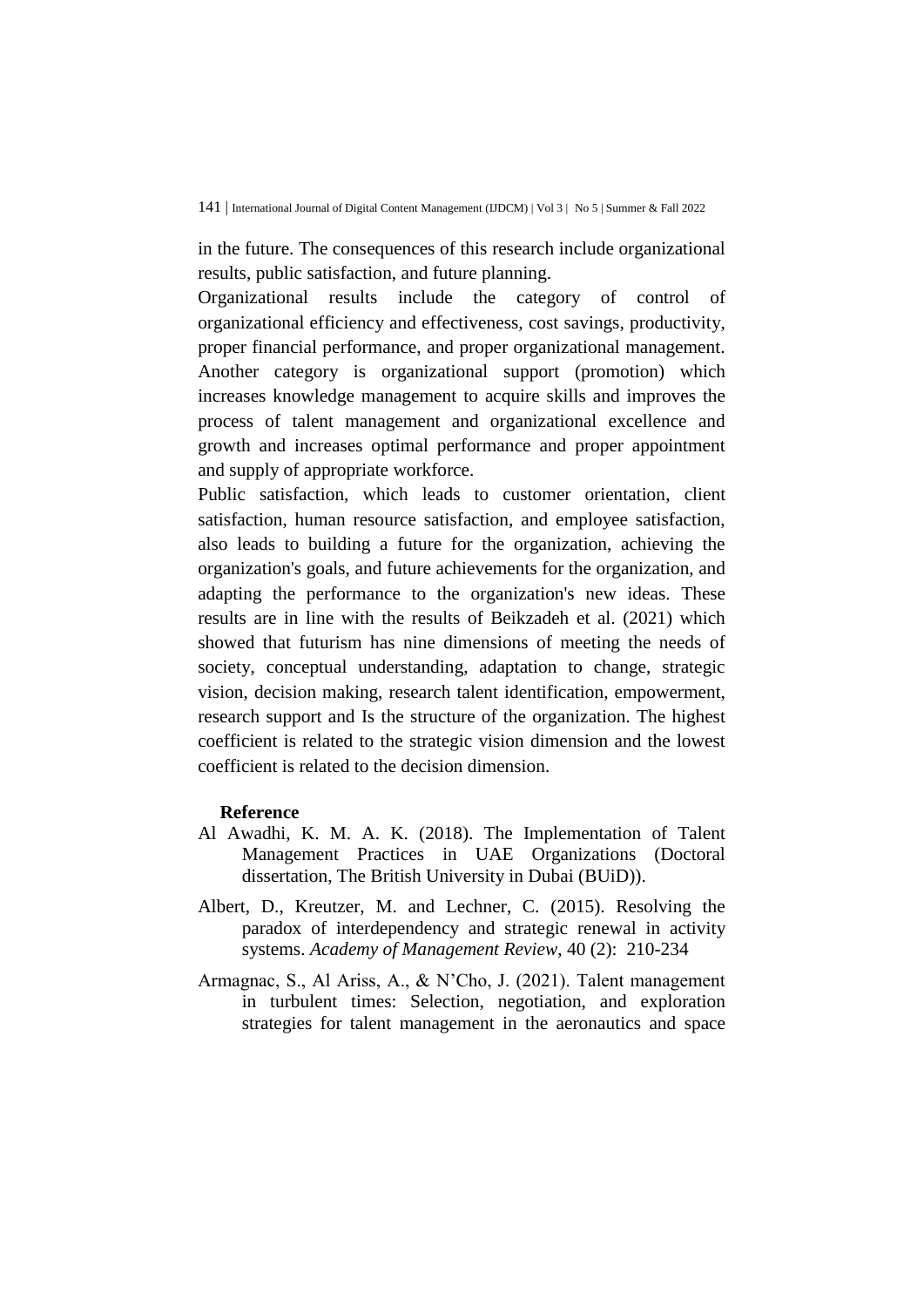industries. *The International Journal of Human Resource Management*, 1-29.

- Beikzadeh, Yousefi Saeedabadi, Saffarian Hamedani, S. (2021). Identifying the dimensions of futurism in medical universities of Mazandaran province. *Medicine and Cultivation*, 28 (4), 69-80. [in Persian].
- Chan, J. Balkova, M. (2022). *Digital Transformation in HR. International Conference on Entrepreneurial Competencies in a Changing World*, 6: 135.
- Claus, L. (2019). HR disruption----Time already to reinvent talent management. *BRQ Business Research Quarterl*.
- Creswell, J. W. (2005). *Educational Research: Planning, Conducting, and EvaluatingQuantitative and Qualitative Research. University of Nebraska–Lincoln*. 2nd edition. De Boeck, G., Meyers,
- Dries, N., (2018). Employee reactions to talent management: Assumptions versus evidence. *Journal of Organizational Behavior*, 39(42), pp. 199-213.
- Fernández, W. D. (2004). Using the GlaserianApproach in Grounded Studies of Emerging Business Practices. *Electronic Journal of Business Research Methods*, 2 (2).
- Fitza, M.A. (2017). How much do CEOs really matter? Reaffirming that the CEO effect is mostly due to chance. *Strategic Management Journal*, 38(3): 802-811.
- Ganesh, R., & Tyagi, R. (2021). Managing the shortage of skilled construction workers in india by effective talent management in new normal–technology perspective. *International Journal of Management (IJM)*, 12(5).
- Glaser, B. G., & Strauss, A. L. (1965). *Awareness of Dying. Id. The Discovery of GroundedTheory: TheStrategies for Qualitative Research*.
- Guba, E. G., & Lincoln, Y. S. (1994). *Competing Paradigms in Qualitative Research*. In N. K.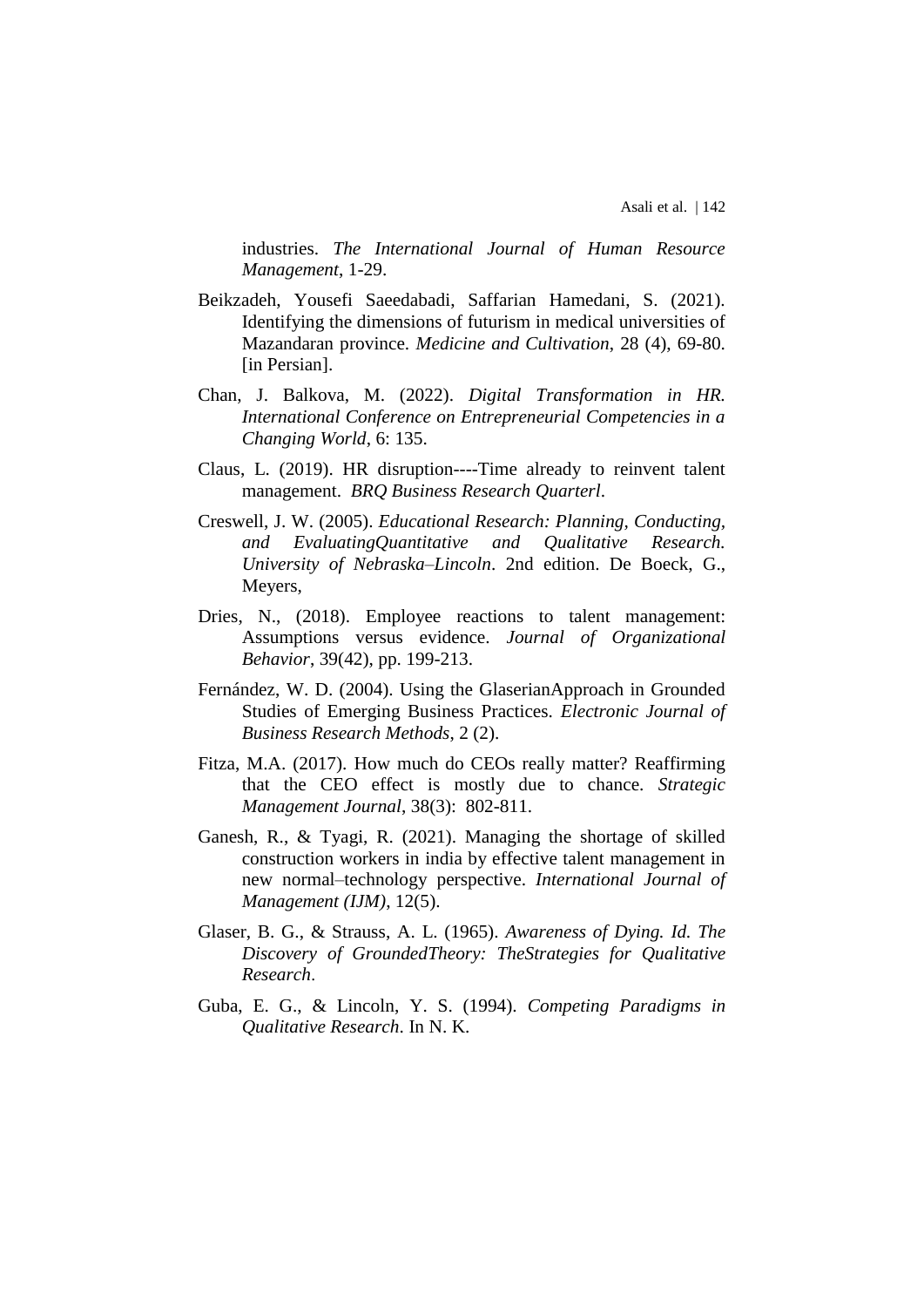143 | International Journal of Digital Content Management (IJDCM) | Vol 3 | No 5 | Summer & Fall 2022

- Halder, U. K. & Juthika, S. (2012). *Human resource management. New Delhi*, India: Oxford University Press.
- Harsch, K., & Festing, M. (2020). Dynamic talent management capabilities and organizational agility—A qualitative exploration. *Human Resource Management*, *59*(1), 43-61.
- Hillmann, J., Duchek, S., Meyr, J., & Guenther, E. (2018). Educating future managers for developing resilient organizations: The role of scenario planning. *Journal of Management Education*, *42*(4), 461-495.
- Hongal, P., Kinange, U. (2021). A study on talent management and its impact on organization performance-an empirical review. *International Journal of Engineering and Management Research*, 10.
- Jones, M. D., Hutcheson, S., & Camba, J. D. (2021). Past, present, and future barriers to digital transformation in manufacturing: A review. *Journal of Manufacturing Systems*, *60*, 936-948.
- Kataoka, T., Morikawa, K., & Takahashi, K. (2019). Strategic Human Resource Management Simulation Considering Work Elements, Skills, Learning and Forgetting. *Procedia Manufacturing*, *39*, 1633-1640.
- Khalili A., Gholami, A., Daneshfard, K. (2021). Identifying and measuring the factors affecting talent management in Iran's national gas industry (Case study: Fajr Jam Gas Refining Organization) *Human resource management in the oil industry*; 11 (43): 139-160. [in Persian]
- Kreiner, G.E. (2016). Tabula Geminus: a 'both/and' approach to coding and theorizing, in Elsbach, K.D. and Kramer, R.M. (Eds), Handbook of Qualitative Organizational Research: Innovative Pathways and Methods, Routledge, New York, NY: 350-361.
- Lee, M.Y. and Edmondson, A.C. (2017). Self-managing organizations: exploring the limits of less-hierarchical organizing. *Research in Organizational Behavior*, 37: 35-58
- Liu, Y., Vrontis, D., Visser, M., Stokes, P., Smith, S., Moore, N. Ashta, A. (2020). Talent management and the HR function in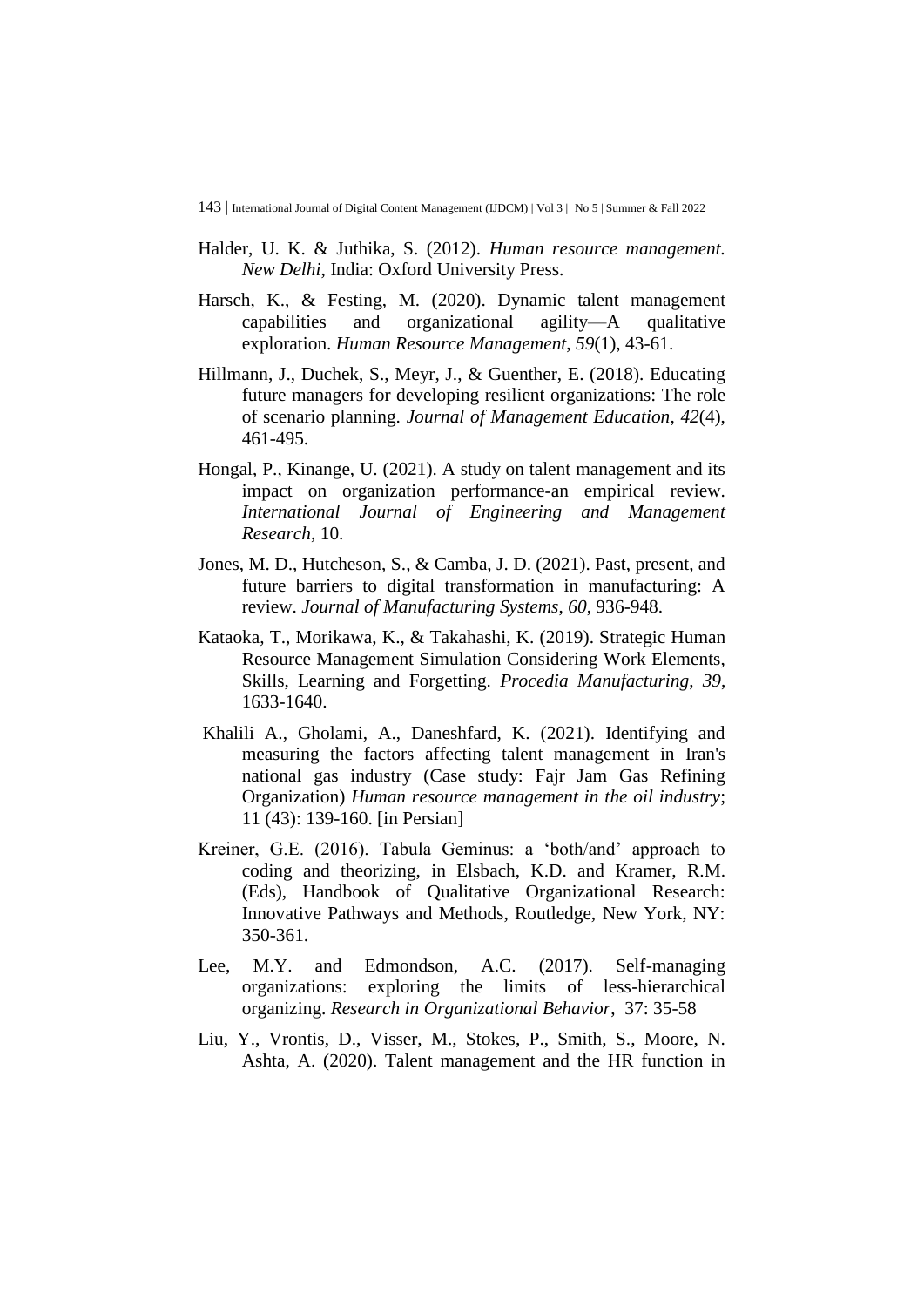cross-cultural mergers and acquisitions: The role and impact of bi-cultural identity. *Human Resource Management Review*, 100744.

- Malekzadeh, Gh., & Sadeghi, S. (2017). Human resource management strategy in the digital age based on big data. *Technology Growth*, 13 (2): 62-70.
- Martin, A. (2015). Talent management: Preparing a "Ready" agile workforce. *International Journal of Pediatrics and Adolescent Medicine*, *2*(3-4), 112-116.
- Meyers, M. C., Van Woerkom, M., Paauwe, J., & Dries, N. (2020). HR managers' talent philosophies: Prevalence and relationships with perceived talent management practices. *The International Journal of Human Resource Management*, 31(4).
- MIHALCEA, A. (2017). Employer Branding and Talent Management in the Digital Age. *Management Dynamics in the Knowledge Economy*, 2: 289-306.
- Morgan, M., 2017. The Employee Experience Advantage. *John Wiley & Sons*, Hoboken.
- Mothe, T. U. Nguyen-Thi. (2021). Does age diversity boost technological innovation? Exploring the moderating role of HR practices. *European Management Journal*.
- Nelis, D. Kotsou, I. Quoidbach, J. Hansenne, M. Weytens, F. Dupuis, P. (2011). Increasing emotional competence improves psychological and physical well-being, social relationships, and employability. *Emotion*, 11: 354-366.
- Ocasio, W., Laamanen, T. and Vaara, E. (2018). Communication and attention dynamics: an attentionbased view of strategic change. *Strategic Management Journal*, 39 (1): 155-167.
- Rajabipour Meybodi, A., Mohammadi, M. (2021). Designing an integrated talent management model using thematic analysis. *Human Resource Studies*, 10 (3), 79-104. [in Persian]
- Reiman, J. R. L. Kaivo-Oja, E.-P. Takala, T. Lauraeus, E. Parviainen. (2021). Human factors and ergonomics in manufacturing in the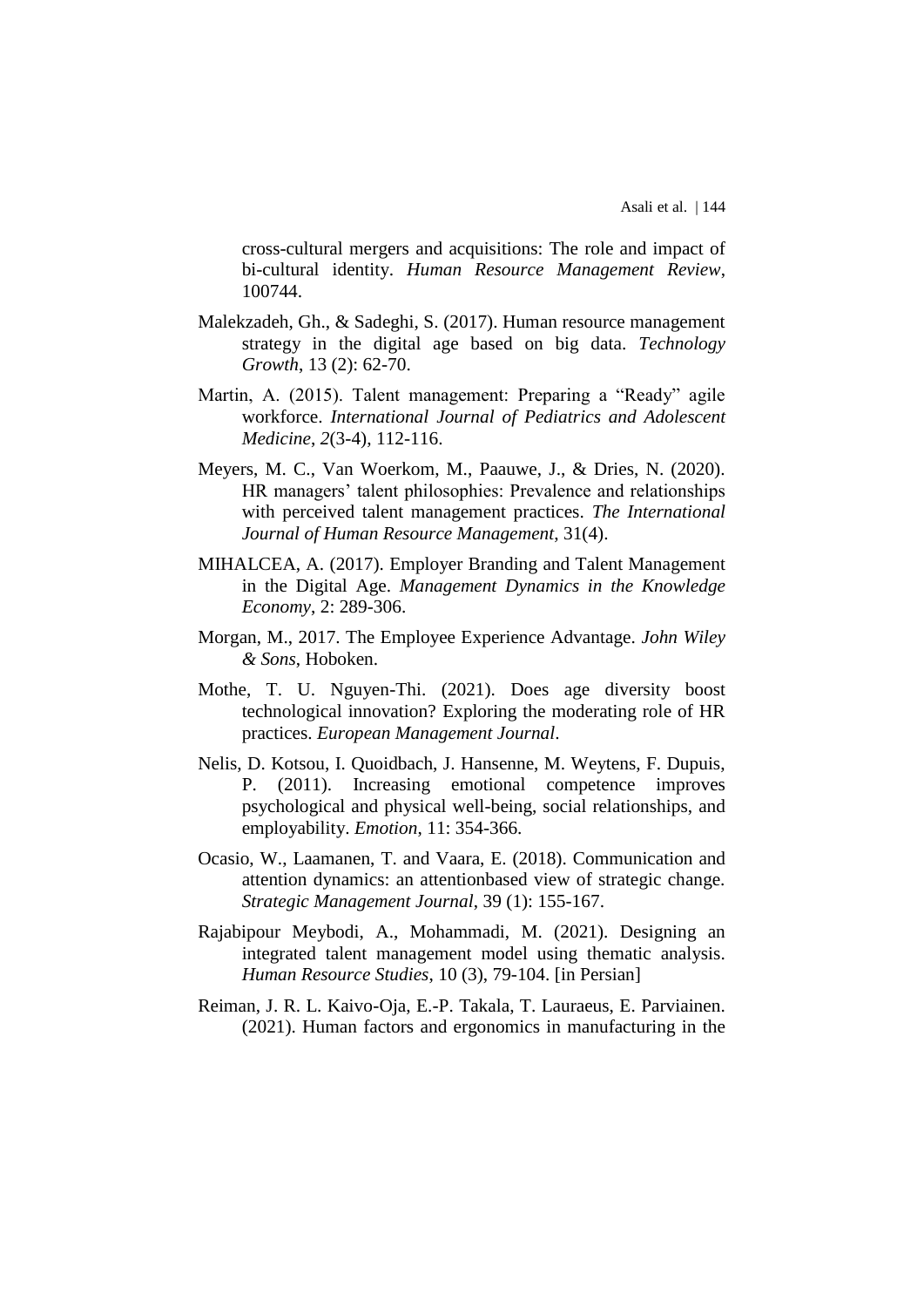145 | International Journal of Digital Content Management (IJDCM) | Vol 3 | No 5 | Summer & Fall 2022

industry 4.0 context – A scoping review. *Technology in Society*. 65.

- Roshan, A., Barzegar, K., Yaghoubi, M. (2021). Designing a basic model of a talent management system. *Public Management Research*, 13 (47), 161-188. [in Persian]
- Rüth, R., & Netzer, T. (2020). The key elements of cultural intelligence as a driver for digital leadership success. Leadership, Education, Personality. *An Interdisciplinary Journal*, 1-6.
- Sandler, S., (2003). The Changing Face of Talent Management. *HR Focus*. 80 (5), 13-15.
- Schmitt, A., Raisch, S. and Volberda, H. (2018). Strategic renewal: past research, theoretical tensions and future challenges. *International Journal of Management Reviews*, 20(1): 81-98
- Schwarzmüller, T., Brosi, P., Duman, D., & Welpe, I. M. (2018). How does the digital transformation affect organizations? Key themes of change in work design and leadership. mrev management revue, 29(2), 114-138.
- Sengupta, A., Lalwani, S., Goswami, S., & Srivastava, P. (2021). Reinventing HR functions with SMAC technologies-an exploratory study. *Materials Today: Proceedings*, *46*, 10169- 10174.
- Sigler, T. H., & Pearson, C. M. (2000). Creating an empowering culture: examining the relationship between organizational culture and perceptions of empowerment. *Journal of quality management*, 5(1), 27-52.
- Steffensen, D. S., Ellen, B. P., Wang, G., & Ferris, G. R. (2019). Putting the "management" back in human resource management: A review and agenda for future research. *Journal of Management*, 45(6), 2387–2418.
- Strauss, Anselm and Corbin, Juliet. (2009). Principles of qualitative research method. Translated by Buick Mohammadi. Tehran: *Institute of Humanities and Cultural Studies*. second edition.